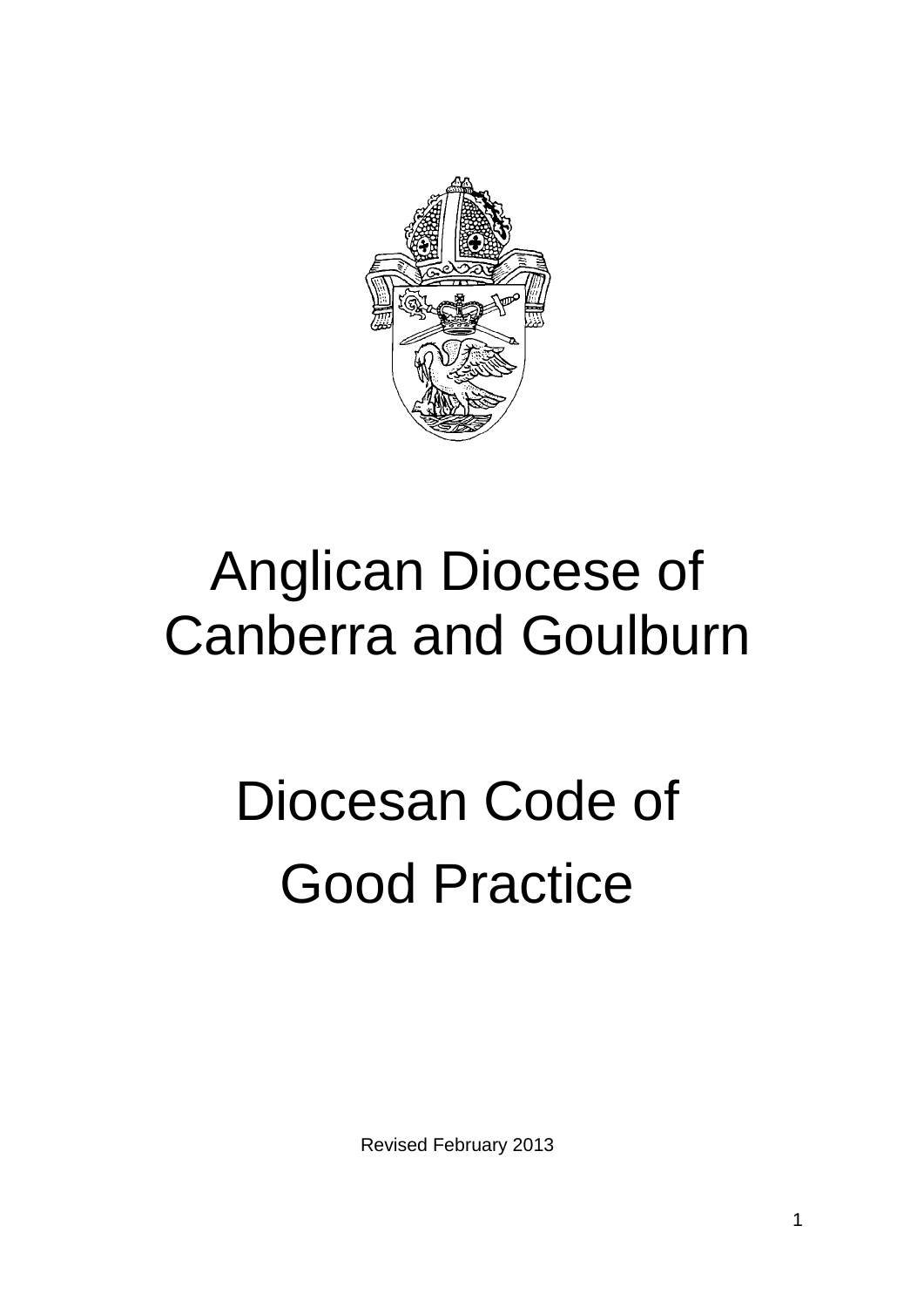# **Contents**

| Introduction                                                | Page 3  |
|-------------------------------------------------------------|---------|
| 1. Character                                                | Page 5  |
| <b>Good Practice in:</b>                                    |         |
| 2. Personal Conduct                                         | Page 6  |
| 3. Confidentiality                                          | Page 8  |
| 4. Professional Development                                 | Page 10 |
| 5. Pastoral Relations                                       | Page 12 |
| 6. Collegiality                                             | Page 15 |
| 7. Ministry to Children & Young Persons                     | Page 16 |
| 8. Ministry to the Aged                                     | Page 18 |
| 9. Ministry to Aboriginal and Torres Strait Islander People | Page 20 |
| 10. Relation to the Environment                             | Page 22 |
| 11. Financial Integrity                                     | Page 23 |
| 12. Governance                                              | Page 25 |
| 13. Ministry to those with Mental III Health                | Page 26 |
| 14. Good Practice in Electronic Communication               | Page 28 |

# **Glossary**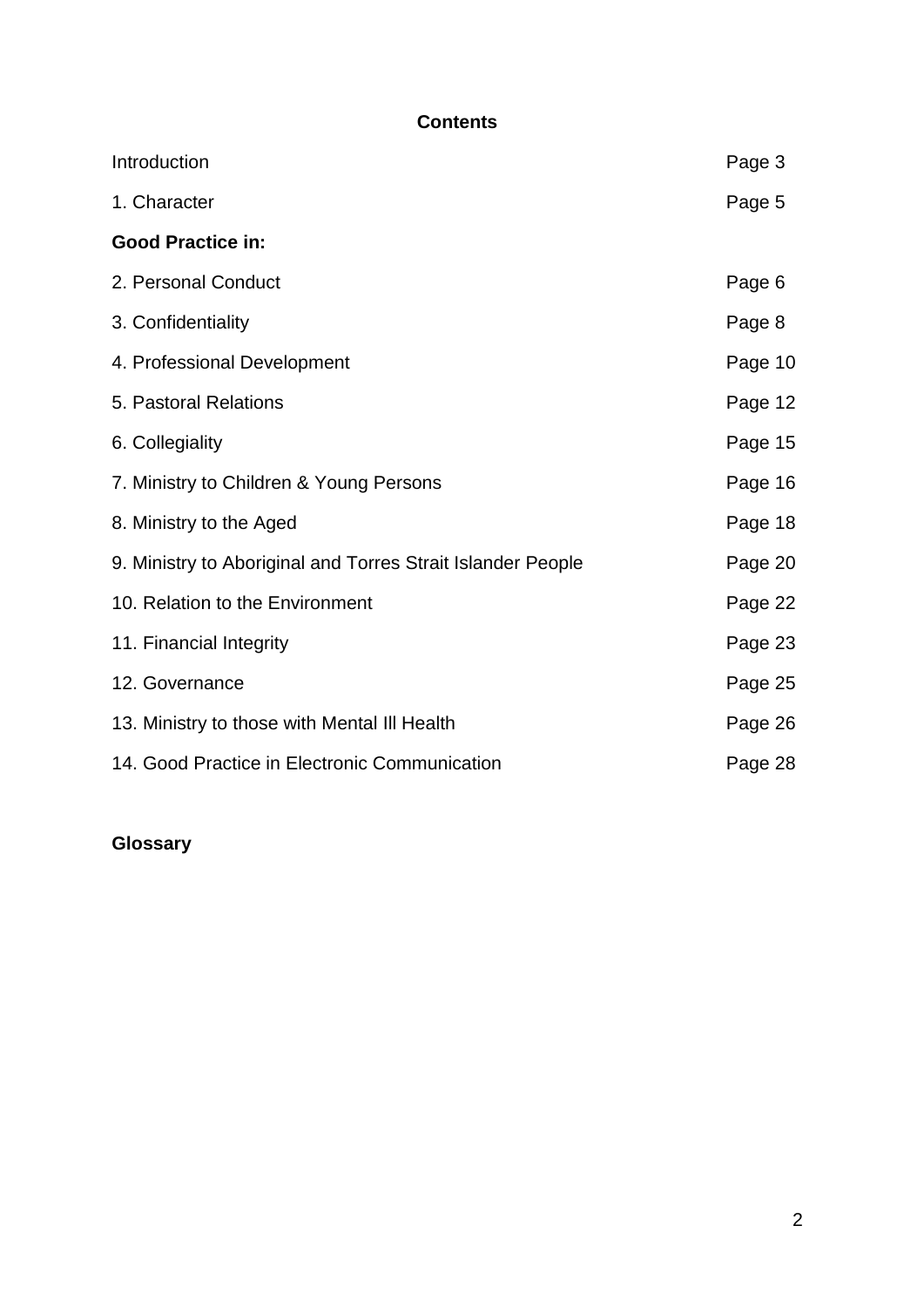#### **INTRODUCTION**

1

This policy document must be made available to all Church workers within the Anglican Diocese of Canberra & Goulburn. Church workers should be familiar with the contents of this Code and how it relates to their work and behaviour. All Church workers within the Anglican Diocese of Canberra & Goulburn are required to embrace this Code of Good Practice and are required, at all times, to work within this prescribed Code.

This document remains the intellectual property of the Anglican Diocese of Canberra & Goulburn.

Each person is a unique creation of God and a beneficiary of the ministry and work of Christ, who is both our example and the beginning and end of all life. God calls the community of the Body of Christ to serve Jesus' kingdom of peace, reconciliation, truth, justice, mercy and liberation for the benefit of all people.

This calling requires that all Church workers carry out their vocation and ministry embodying integrity, trust, justice and compassion towards all. Church workers must carry out such ministry as is committed to them in an ethical and competent manner, consistent with, and not beyond, the authority they have received. In this diocese, Church workers are those who exercise any authority on behalf of the Church (see Glossary for the full definition).

In Christian ministry, relationships are paramount. Relationships always experience the tension of the exercise of power. The Code of Good Practice will help Church workers to exercise the power they have been legitimately given as a trust for the well being of all people in the light of the values of the kingdom.

The Anglican Church believes that Christian ministry has its foundation in Jesus' lived proclamation of the kingdom, which gives moral vision and hope to the world. Therefore, each Church worker shares in the responsibility for creating and maintaining ethical practice consonant with the values of the kingdom. This Code should assist in screening out unethical practices inconsistent with these values and provide a positive impetus to shape the expression of the ideals we seek to realise.

Any person who observes a Church worker in the Anglican Diocese of Canberra and Goulburn engage in behaviour that contravenes this Code of Good Practice can notify the Professional Standards Director of the Diocese. It will then be the Director's responsibility to determine if the matter is a grievance or an alleged of breach of the Code of Good Practice. If it is a grievance or minor breach of the Code, the Director will assist the parties involved to address the matter. If it is a serious<sup>1</sup> breach of the Code of Good Practice, it will be addressed using the Professional Standards Ordinance (PSO).

 $1$  A serious breach is one is one which may result in a temporary or permanent suspension from duties, limitations placed on ministry, revocation of licence or deposition of holy orders.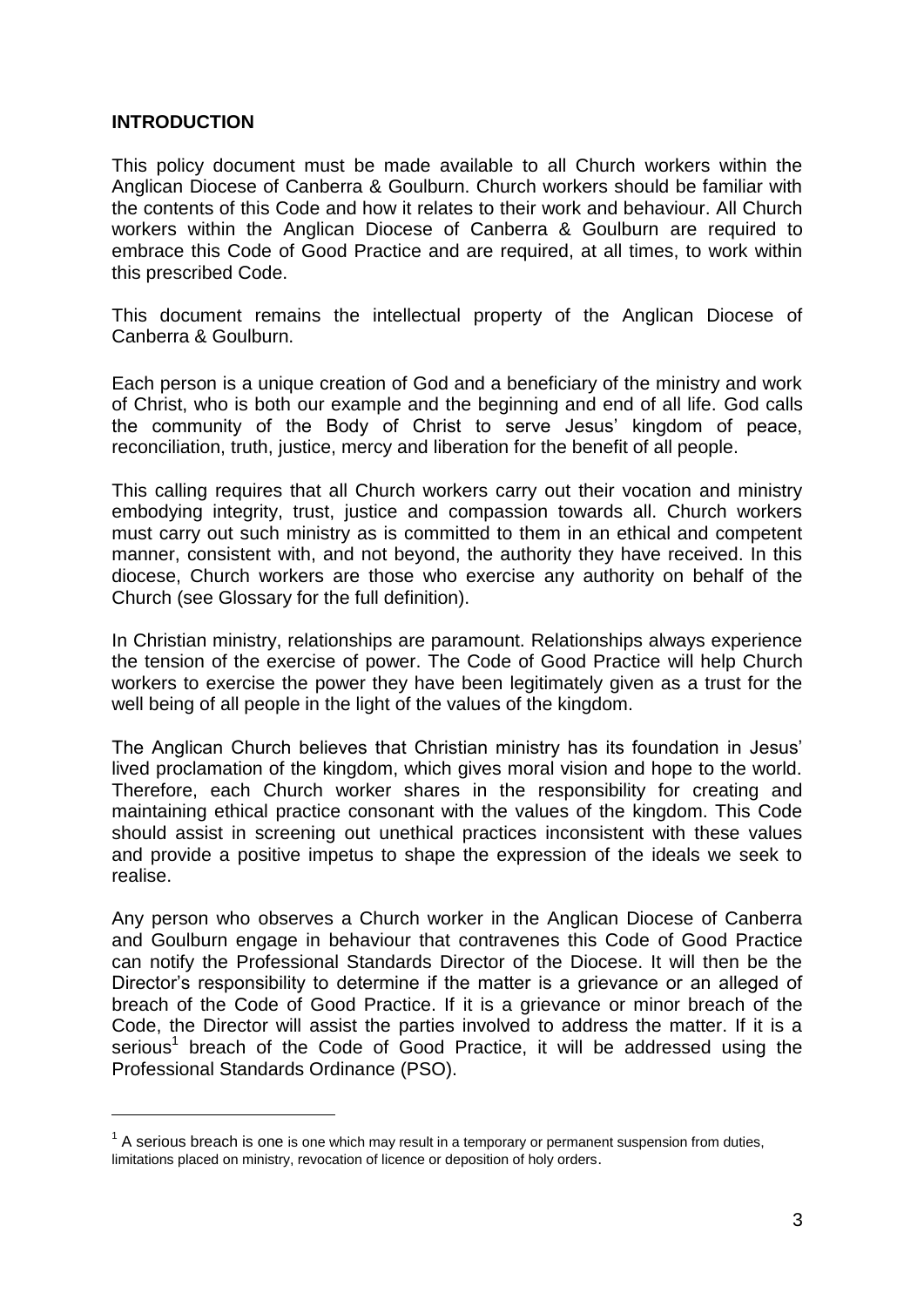The Code is the Diocesan standard of conduct enacted under the Professional Standards Ordinance. Each Section has up to three parts: a Value Statement which states the fundamentals which underpin the area being considered; Standards which outline behaviour required and Guidelines which are designed to help Church workers interpret the standards. A breach of the Standards may result in disciplinary action under the PSO. Some of the words used in this Code are defined in the glossary which is found at the very end of the document.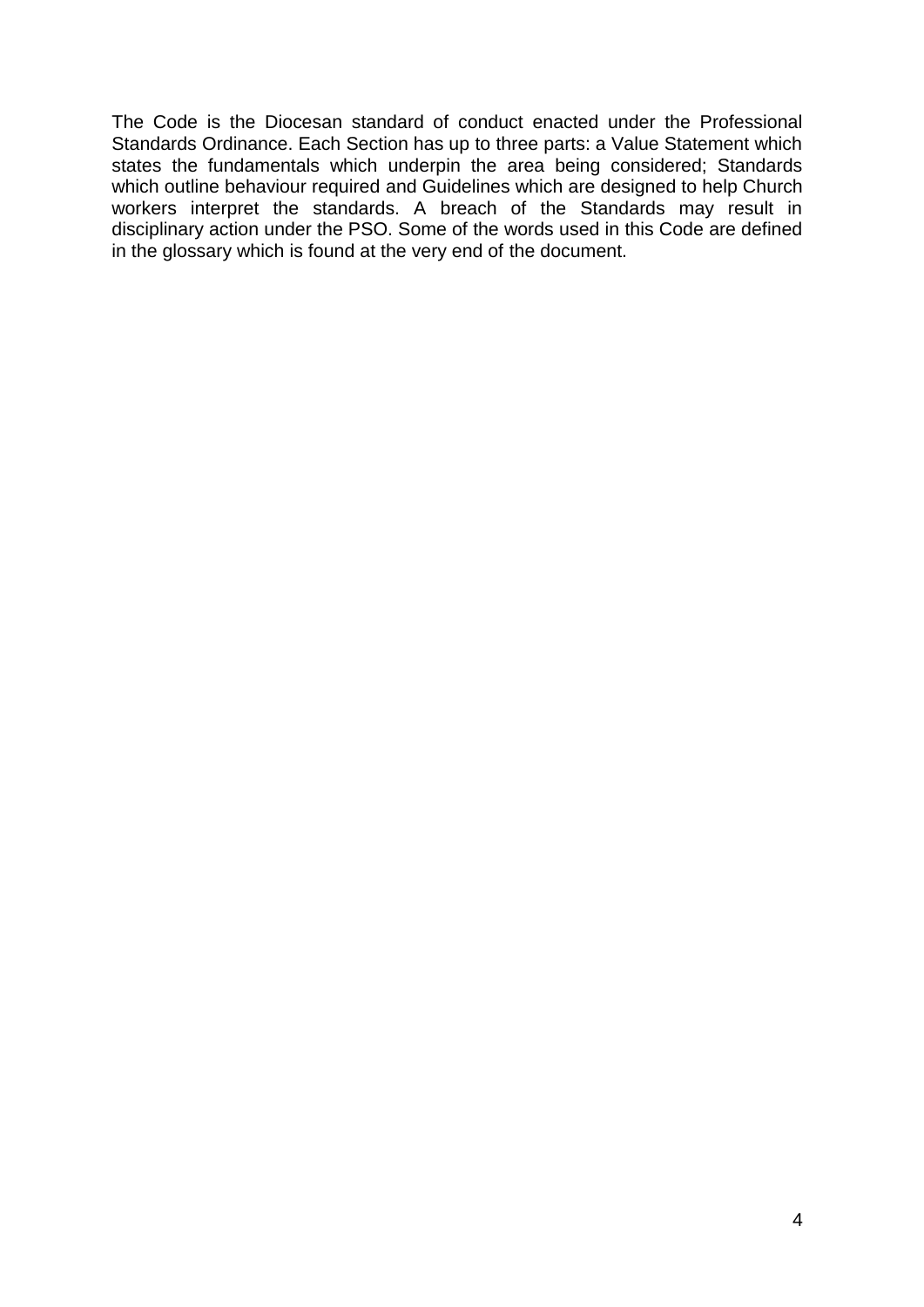# **1. CHARACTER**

# **VALUE STATEMENT**

In all areas of good practice Church workers will strive to exhibit the following virtues:

- Prayerfulness
- Honesty
- Integrity
- Kindness
- Patience
- Prudence
- Self control
- Conscientiousness in work
- **.** Justice
- Peacableness
- **•** Truthfulness

# **STANDARDS**

S1.1 Church workers will behave at all times in a way that is not detrimental to the communication of the Gospel in word and deed; behaviour should be such as to enhance and embody the Gospel.

S1.2 Church workers are expected to be honest and tell the truth, taking into consideration the constraints of preserving the privacy and confidentiality of others.

# **GUIDELINES**

G1.1 This Code sets standards and guidelines for behaviour that is consistent with these values. Generally, however, Church workers will:

- act ethically at all times;
- keep their word;
- actively engage in the life of the wider community;
- actively promote peace; and
- actively promote justice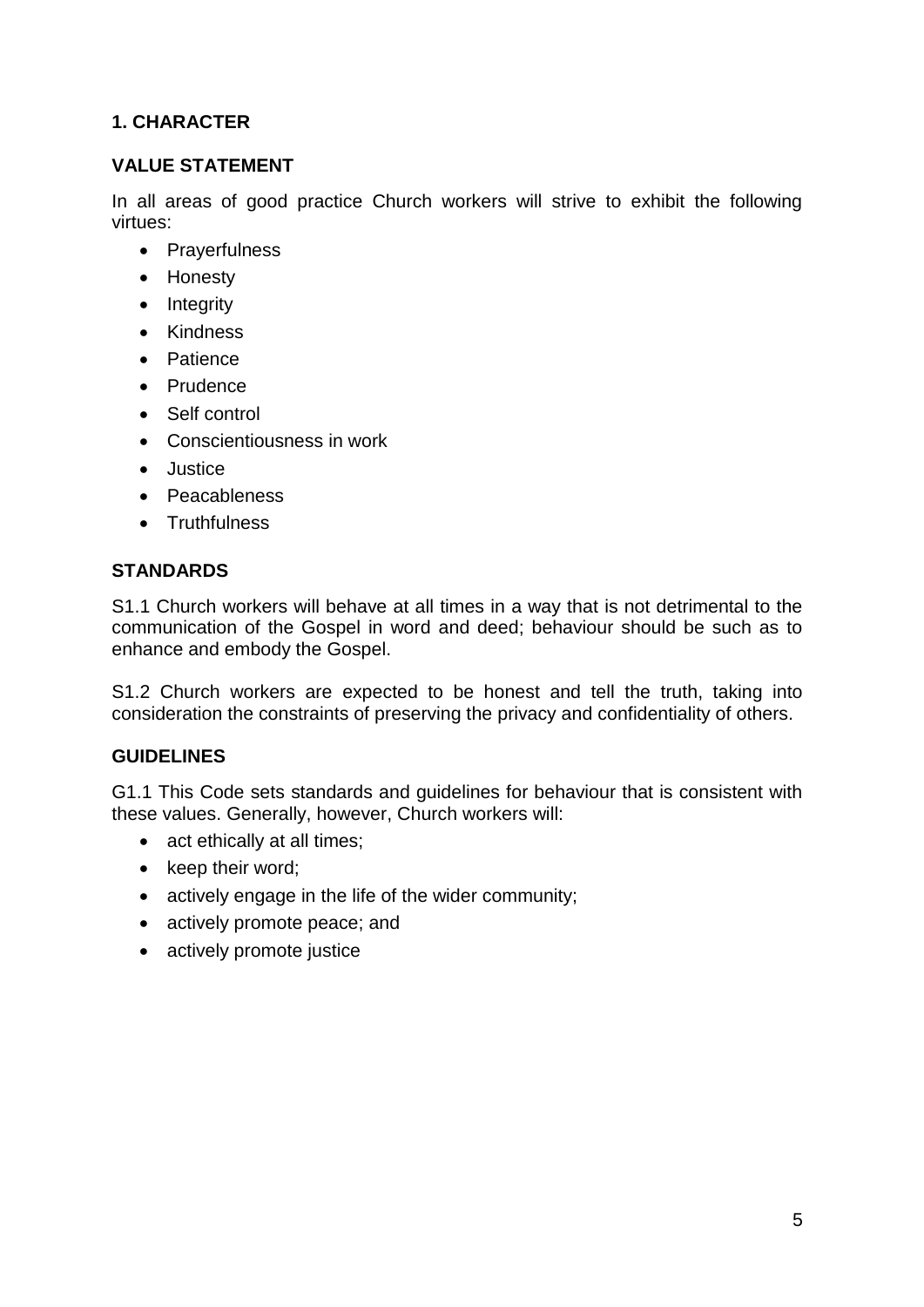# **2. GOOD PRACTICE IN PERSONAL CONDUCT**

#### **VALUE STATEMENTS**

The personal behaviour of Clergy and other Church workers is a model to others and has, therefore, a significant impact on the church and the community.

Because the state has in important role in God's world for maintaining peace and pursuing justice it is important for Church workers, and especially the Clergy, to be good citizens actively promoting peace and justice and obeying the laws of the community, except where those laws conflict with Christian convictions.

Unacceptable behaviour is behaviour that, having regard to all of the circumstances, is offensive, belittling, abusive or threatening to another person, or otherwise is not in the interest of the Anglican Church and the wider community. A Church worker must not engage in any unacceptable behaviour.

# **STANDARDS**

S2.1 Church workers must not engage in:

- bullying;
- emotional abuse;
- harassment:
- physical abuse;
- sexual abuse;
- spiritual abuse; or
- discrimination.

These behaviours are defined in the glossary.

S2.2 Church workers will be faithful in marriage.

S2.3 Church workers' sexual behaviour will be characterised by faithfulness and integrity.

S2.4 In normal circumstances, Church workers must not undertake any duties for the Church when impaired by fatigue, alcohol or any mind-altering substance. Impairment, while difficult to define, means disability from attending to their tasks with reasonable awareness and attentiveness. For example, if a Church worker has consumed too much alcohol to pass a breath test, they would not undertake ministry tasks.

S2.5 Church workers will normally comply with Federal, State and Territory Law.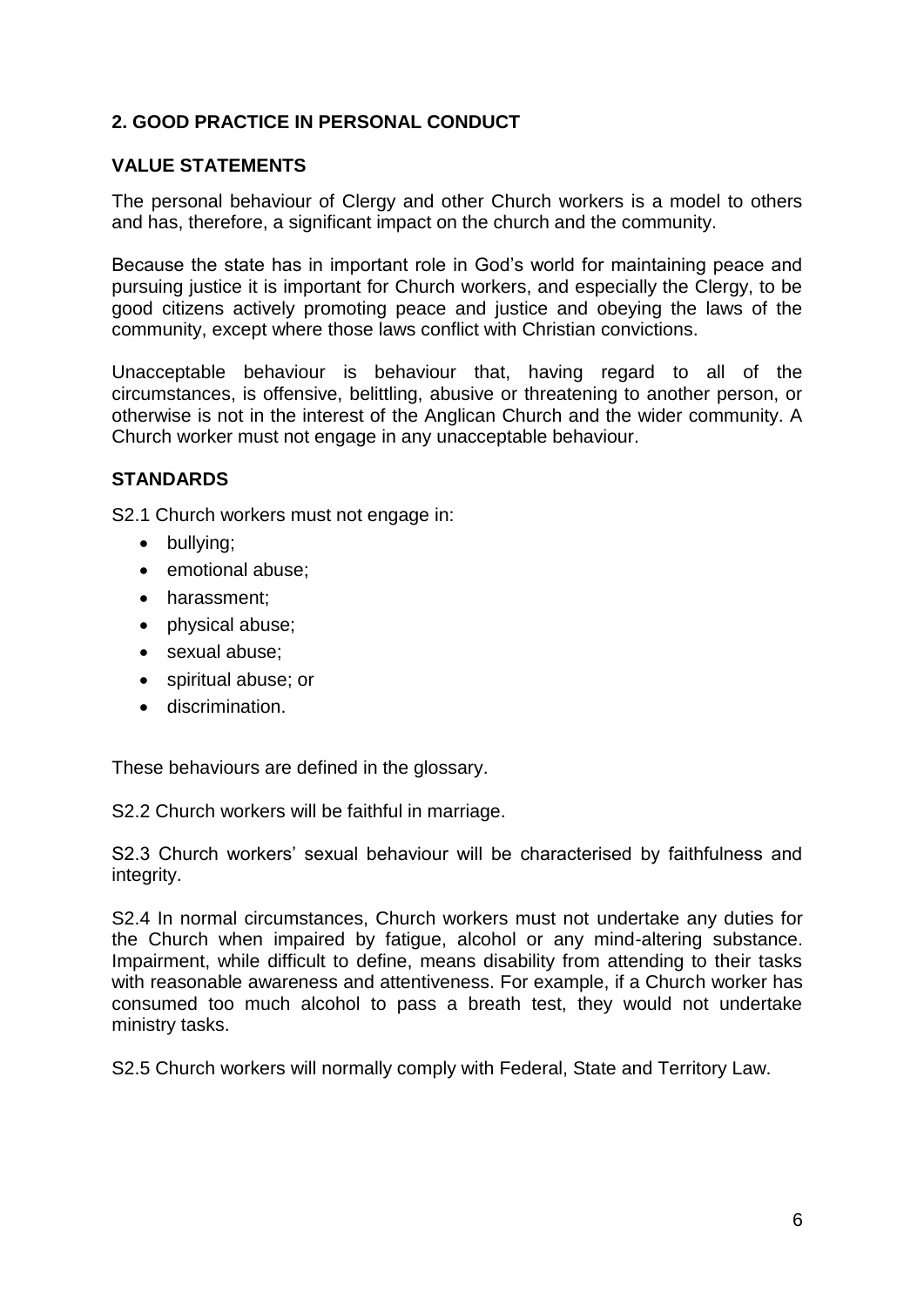# **GUIDELINES**

G2.1 Church workers, especially Clergy, should maintain a healthy lifestyle and not over commit themselves, ensuring they have adequate leisure time. Church workers, especially Clergy, should also try to develop interests outside their main area of ministry. Clergy will set aside a regular time for leisure, recreation and annual leave.

G2.2 Church workers intending to make physical contact with another person or speak to them about a sexual matter should:

- take responsibility for their own actions;
- seek permission;
- respect the person's wishes;
- notice and respond to the person's non-verbal communication; and
- refrain from such conduct if in any doubt about the person's wishes.

G2.3 Church workers should be aware that behaviour that may be acceptable in other contexts, such as between friends in a social setting, can be inappropriate in the workplace.

G2.4 Church workers should exercise caution in accessing sexually explicit and violent material.

G2.5 Normally citizens in a democratic country have an obligation to seek the welfare of the state and to obey the law, however, there may be occasions when obedience to Christ may preclude this. Any Church worker concerned about such a case should consult their supervisor or, in the case of clergy, the Bishop.

G2.6 If any Church workers are found guilty or convicted of any offence, they should immediately advise their supervisor or the head of their ministry unit. In the case of members of the Clergy, they should also inform the Bishop.

G2.7 Clergy should only use alcohol responsibly and should not use illegal drugs.

G2.8 Church workers should monitor potentially addictive behaviour especially with respect to pornography, alcohol and gambling and if needed seek professional help.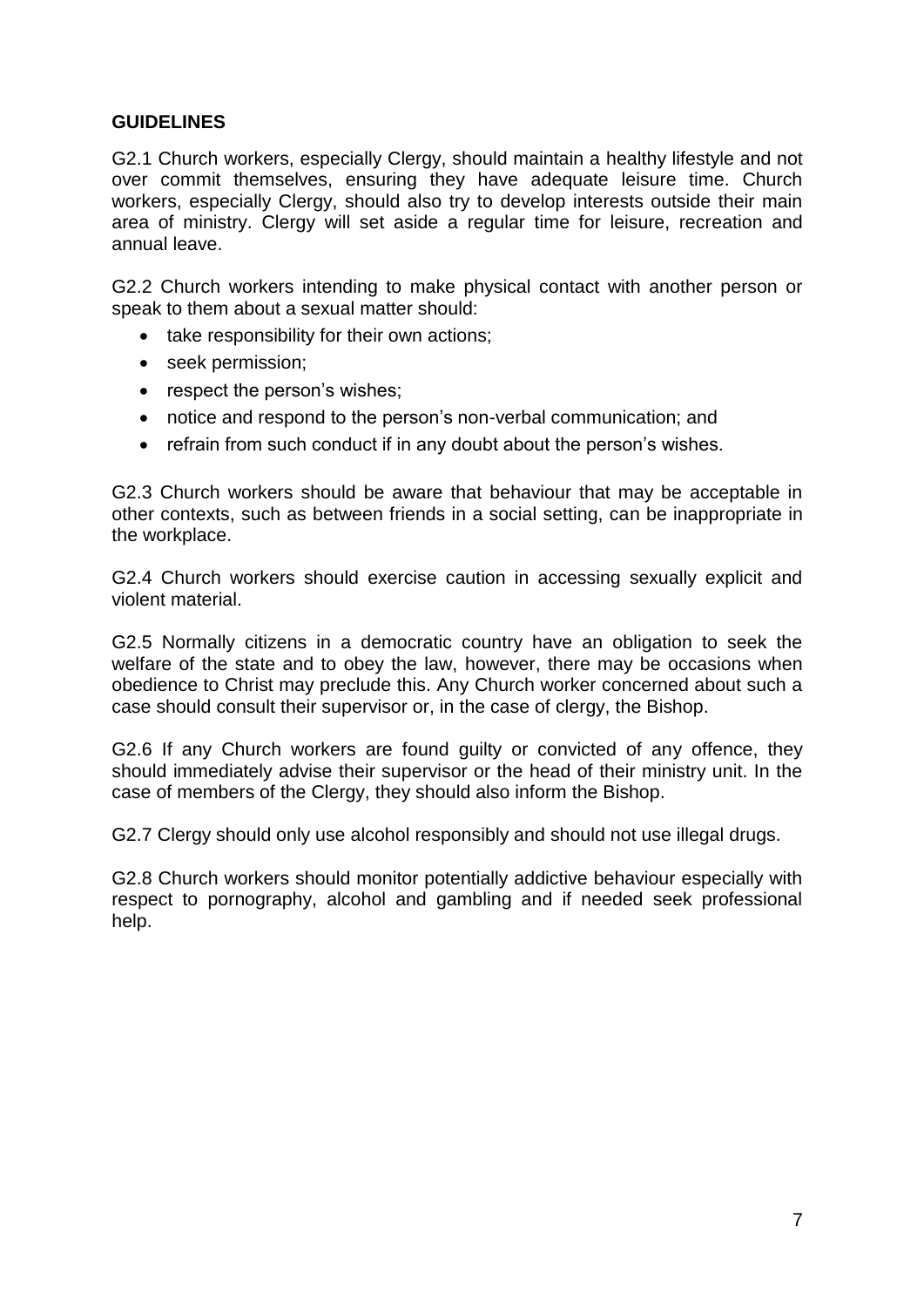# **3. GOOD PRACTICE IN CONFIDENTIALITY**

### **VALUE STATEMENT**

Confidentiality is a fundamental part of the trust that underpins professional and personal relations.

# **STANDARDS**

S3.1 Church workers must not disclose confidential information received in pastoral ministry to their spouse, family, friends, colleagues or any other person without the consent of the person providing the information, except where:

- disclosure is required by law; or
- disclosure is clearly in the public interest (such as to avoid the risk of serious injury or harm to any person).

S3.2 Church workers must inform anyone disclosing confidential information to them of these limits to confidentiality. This should be done before the disclosure of the confidential information, such as at the beginning of an interview.

S3.3 Church workers seeking or providing professional supervision or consultation will not identify any person and only disclose what is necessary to obtain or provide the supervision or advice.

S3.4 Church workers should be aware of and, when appropriate, seek advice in regard to:

- their legal obligations with regard to confidential information received during an interview or confession, particularly in relation to criminal offences;
- the pastoral consequences of breaching confidentiality; and
- the risk of physical or emotional harm or hardship to another person by disclosing such information, particularly in writings, sermons or other public media.

# **GUIDELINES**

G3.1 Church workers should be aware that there is a distinction between disclosures made in ordinary pastoral situations and disclosures made as a confession as provided in the applicable pastoral service in the Church's authorised liturgies. Only clergy have the authority to receive a special confession of sins as provided in those pastoral services in the Church's authorised liturgies.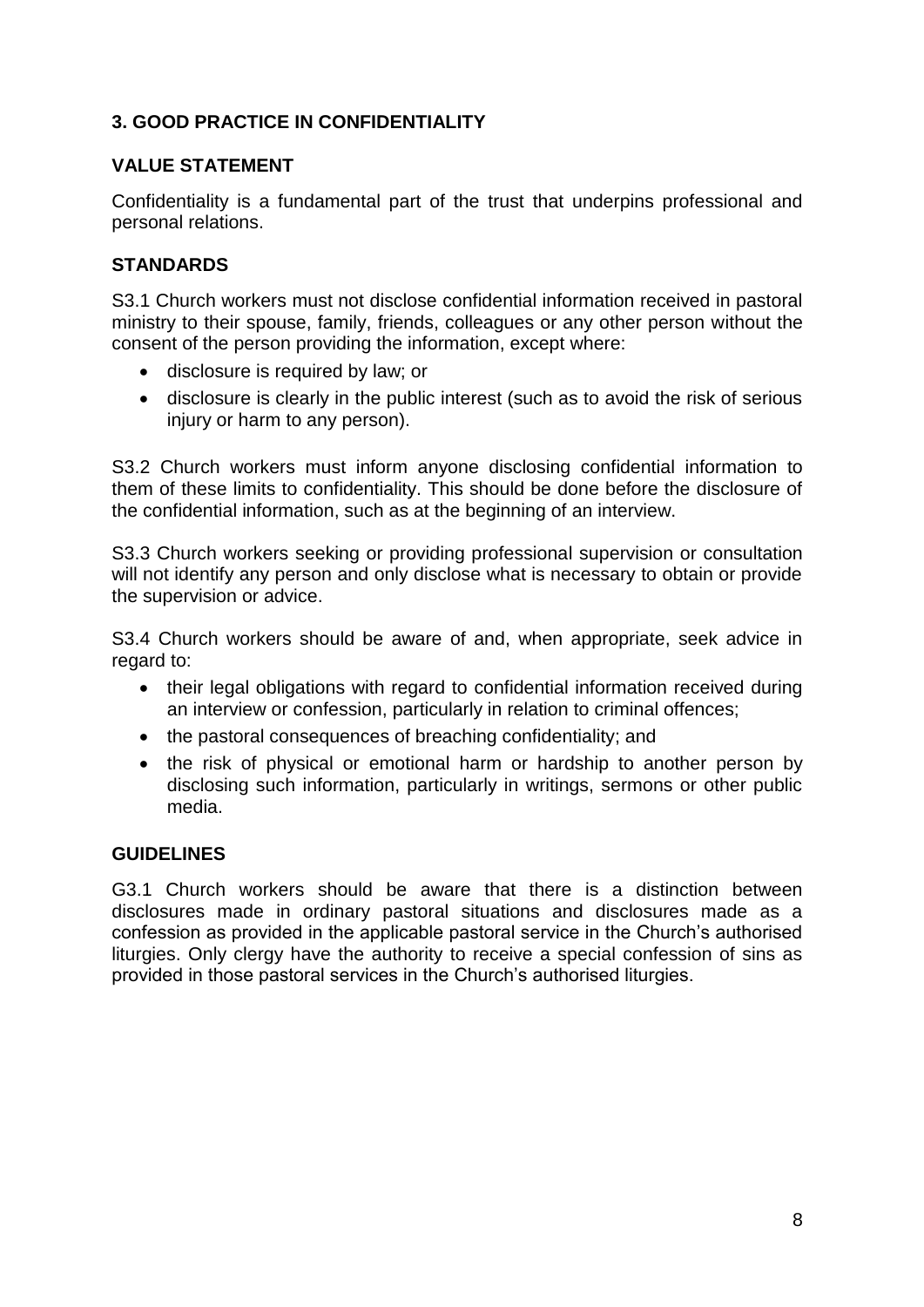G3.2 Church workers have a legal obligation to report criminal offences to the applicable civil authorities (eg. child abuse). Church workers may be subpoenaed to produce documents or to attend court to give evidence, or both. Church workers are required to comply with such obligations, and, in the case of difficulty, should seek the advice of their supervisor or, in the case of Clergy, the Bishop.

G3.3 Whilst upholding the principle of confidentiality, Clergy must do so within the constraints of the law and with regard to statutory requirements. The relevant provisions of the uniform Evidence Acts (which apply in NSW and the ACT) state:

"(1) A person who is or was a member of the clergy of any Church or religious denomination is entitled to refuse to divulge that a religious confession was made, or the contents of a religious confession made, to the person when a member of the clergy.

(2) Subsection (1) does not apply if the communication involved in the religious confession was made for a criminal purpose.

(3) This section applies even if an Act provides:

- that the rules of evidence do not apply or that a person or body is not bound by the rules of evidence, or
- that a person is not excused from answering any question or producing any document or other thing on the ground of privilege or any other ground.

(4) In this section:

 religious confession means a confession made by a person to a member of the clergy in the member's professional capacity according to the ritual of the Church or religious denomination concerned." The provisions of the uniform Evidence Acts uphold and support the General Synod Canon Concerning Confessions 1989, which was adopted by the Diocese of Canberra and Goulburn in 1994. Section 2 of that Canon provides:

"(2) If a person confess his or her secret and hidden sins to an ordained minister for the unburdening of conscience and to receive spiritual consolation and ease of mind, such minister shall not at any time reveal or make known any crime or offence or sin confessed and committed to trust and secrecy by that person without the consent of that person."

Disclosure of child physical and sexual abuse is required by law; and in the context of the Rite of Reconciliation of a Penitent (APBA), absolution is to be withheld until the relevant authorities have been notified by the penitent or priest hearing the confession.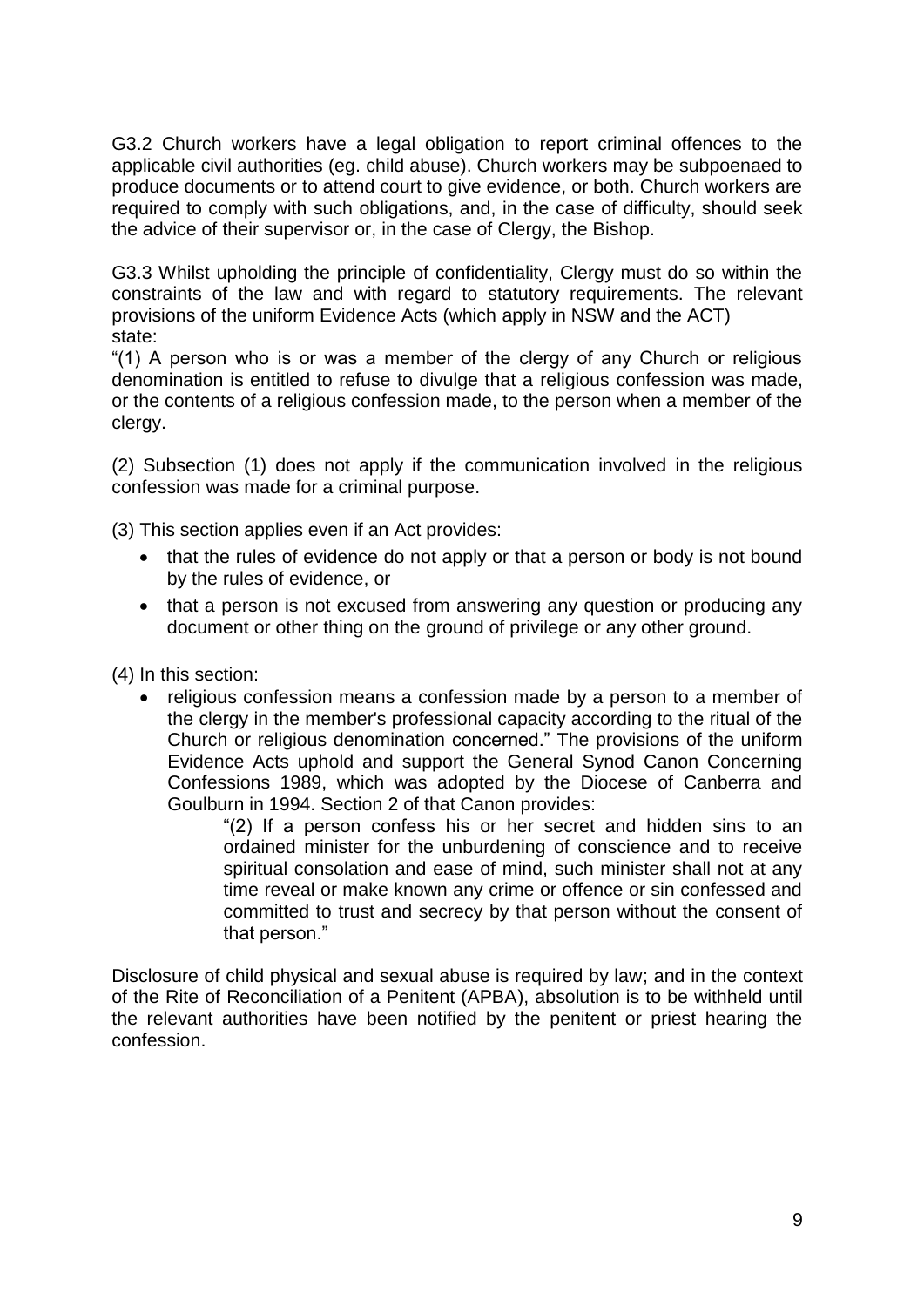# **4. GOOD PRACTICE IN PROFESSIONAL LIFE**

#### **VALUE STATEMENT**

Ministry among the people of God and for the sake of the world requires knowledge and skill as well as commitment. Church workers are expected to perform their office and duties to as high a level as they are capable.

For Clergy the Ordinal provides a broad framework of expectations and values that will guide them in the conduct of their ministry. The parameters that guide the Clergy in their ministry of teaching and leading the people of God are prayer and the study of scripture, the study of theology and celebration of the sacraments, preaching of the gospel, pastoral care and mission, and the pursuit of justice.

#### **STANDARDS**

S4.1 Church workers who have appropriate authority in a Church Body must ensure that Church workers for whom they are responsible are provided with:

- a safe working environment and safe housing, where housing is provided:
- opportunities to maintain and enhance their ministry skills; and
- personal encouragement, support and regular feedback to the Church worker.

S4.2 Church workers who provide ongoing individual pastoral ministry or counselling will ensure regular professional supervision by an appropriately qualified person.

S4.3 Church workers will maintain high standards of knowledge in all areas of ministry appropriate to their position. Church workers should keep their ways of working, activities and procedures constantly under review and seek to evaluate their work at all times. The Clergy have a particular responsibility to continually update their knowledge and ministry skills.

S4.4 Licensed Church workers must comply with the terms of their licences.

#### **GUIDELINES**

G4.1 All Church workers should ensure that time and resources are available for their spiritual health. Every Church worker is first and foremost a disciple of Jesus Christ and at the heart of every ministry is the maintenance of that discipleship in prayer, Bible study, and worship.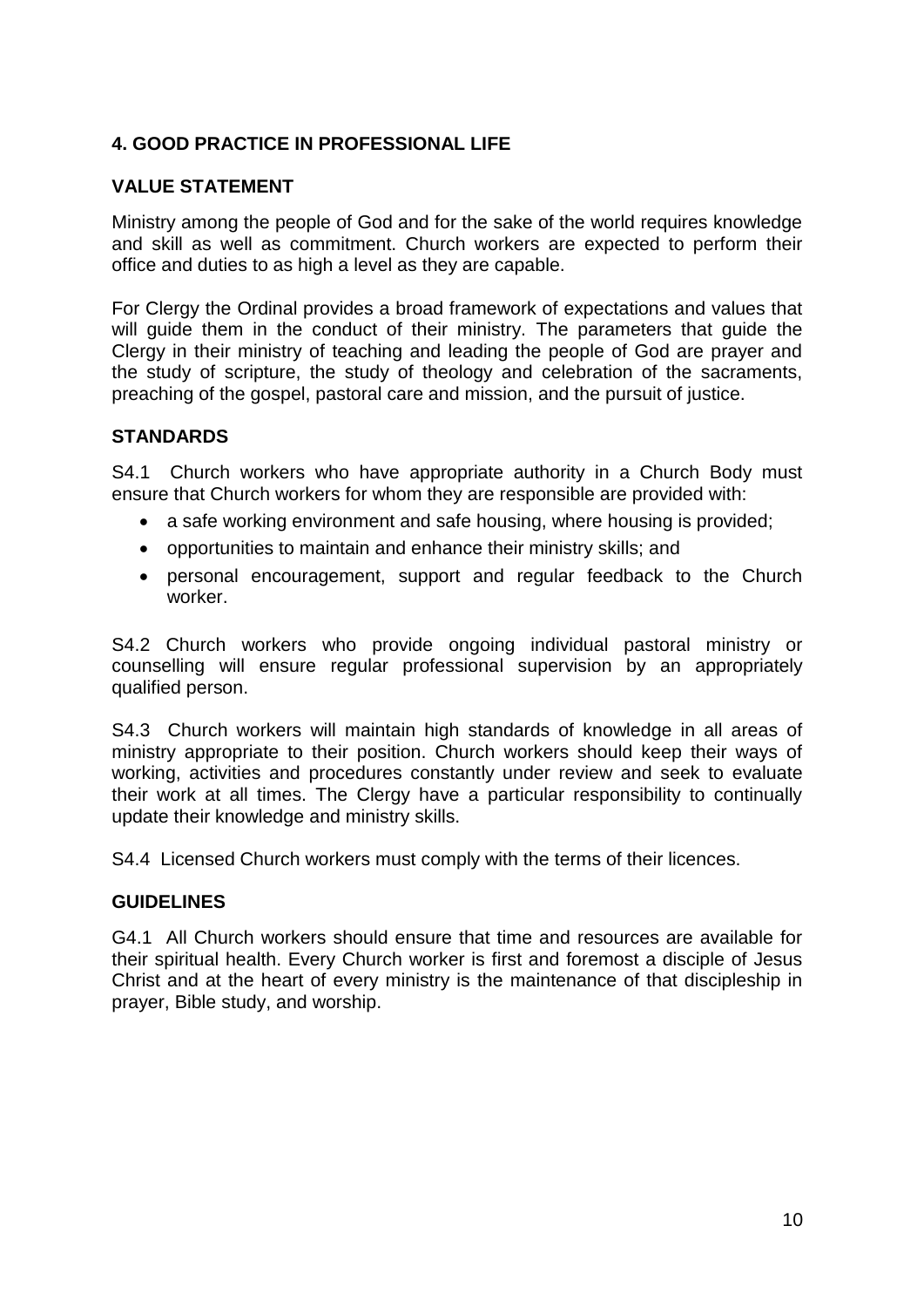G4.2 Church workers, especially Clergy, should seek out opportunities to maintain and enhance ministry skills appropriate to the responsibilities of their role, through:

- regular ministry development;
- supervision by an appropriately qualified person;
- peer support;
- having a mentor; and
- regular feedback including a regular ministry review.

G4.3 Where Clergy have entered into ministry covenants, they should make every effort to meet the obligations of those covenants or to renegotiate the covenant if it has become inappropriate.

G4.4 Long service leave should be used during the time of active ministry, not at the end of this period.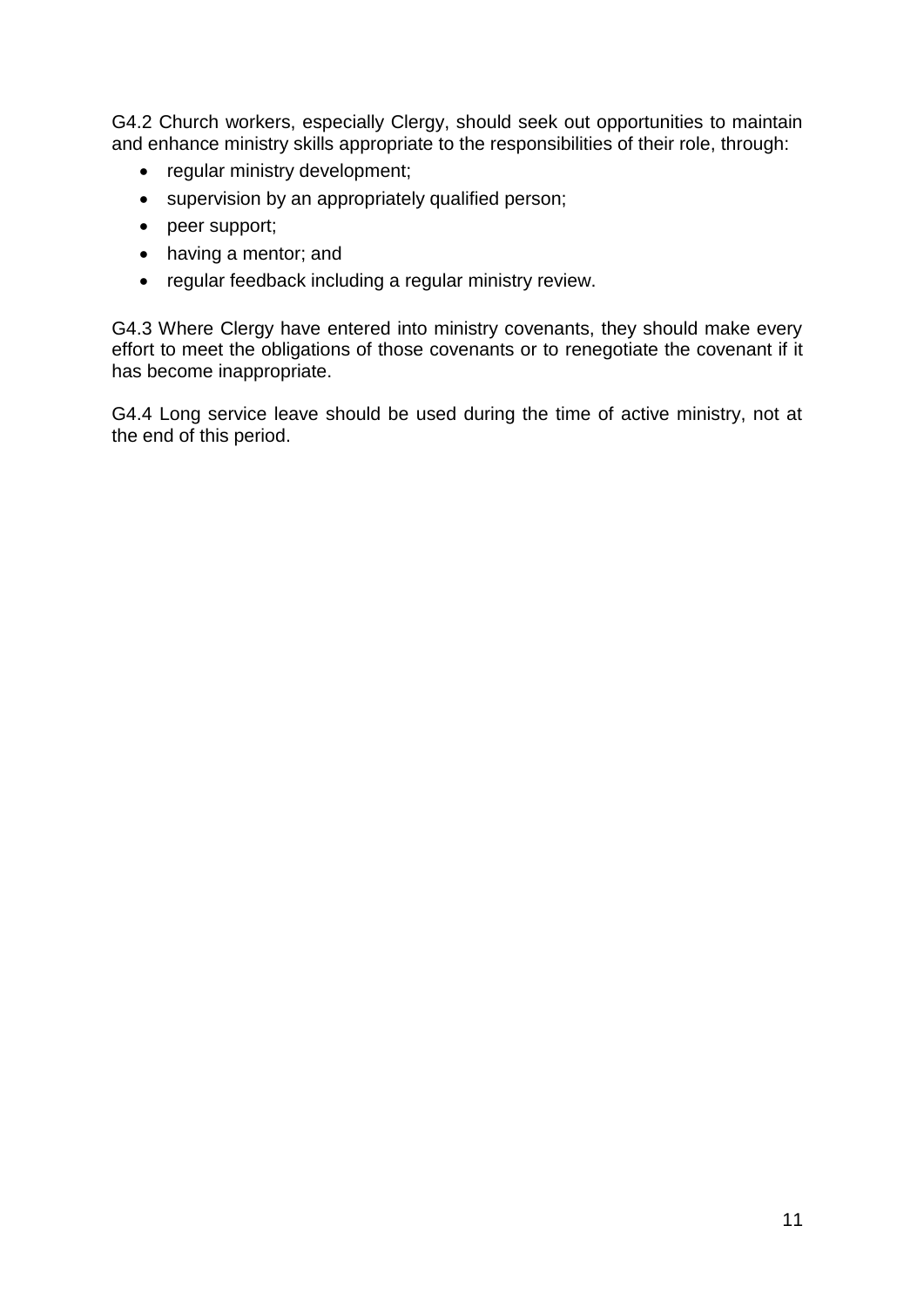# **5. GOOD PRACTICE IN PASTORAL RELATIONS**

#### **VALUE STATEMENT**

Church workers have a special place within the life of the Church and the wider community. The Clergy have a particular responsibility for the faith community's worship, proclaiming the good news of Jesus Christ, providing pastoral care, being with those who suffer, and working for justice and peace.

The privileged position of trust enjoyed by Church workers within the Church and wider community brings particular professional obligations. It is necessary for each individual Church worker to recognise the power they can exercise in people's lives, and it is essential that they both understand and observe the professional boundaries the Church requires in the exercise of their ministry.

Church workers must maintain physical, sexual, emotional and psychological boundaries suitable to the pastoral or professional relationship.

Trust is fundamental to the pastoral relationship. Confidentiality is basic for the maintenance of that trust. The Diocese maintains the Canon Law of absolute silence on matters shared with a priest in the context of a formal confessional situation. However, disclosure in relation to child physical and sexual abuse is required by law and in the context of the Rite of Reconciliation of a Penitent (APBA), absolution is to be withheld until the relevant authorities have been notified by the penitent or priest hearing the confession.

# **STANDARDS**

S5.1 Church workers must not knowingly misrepresent their competence, qualifications, training or experience. They must recognise the boundaries of their professional competence and decline any duties or responsibilities that are beyond their competence. Church workers must only undertake ministry that is within their competence or role.

S5.2 The Clergy and other Church workers in pastoral ministry must provide care of sound quality in pastoral relationships and professionalism in ministerial responsibilities. This includes:

- providing care of very high quality to the sick and dying, recognising professional modes of working in these sensitive areas;
- preparation that leads to the best leadership in public worship and preaching; providing for the spiritual and educational needs of parishioners or others in their pastoral care;
- being sensitive to and not exploiting the vulnerability of children and young people; and
- relating without discrimination to people from different ethnic, social and cultural backgrounds.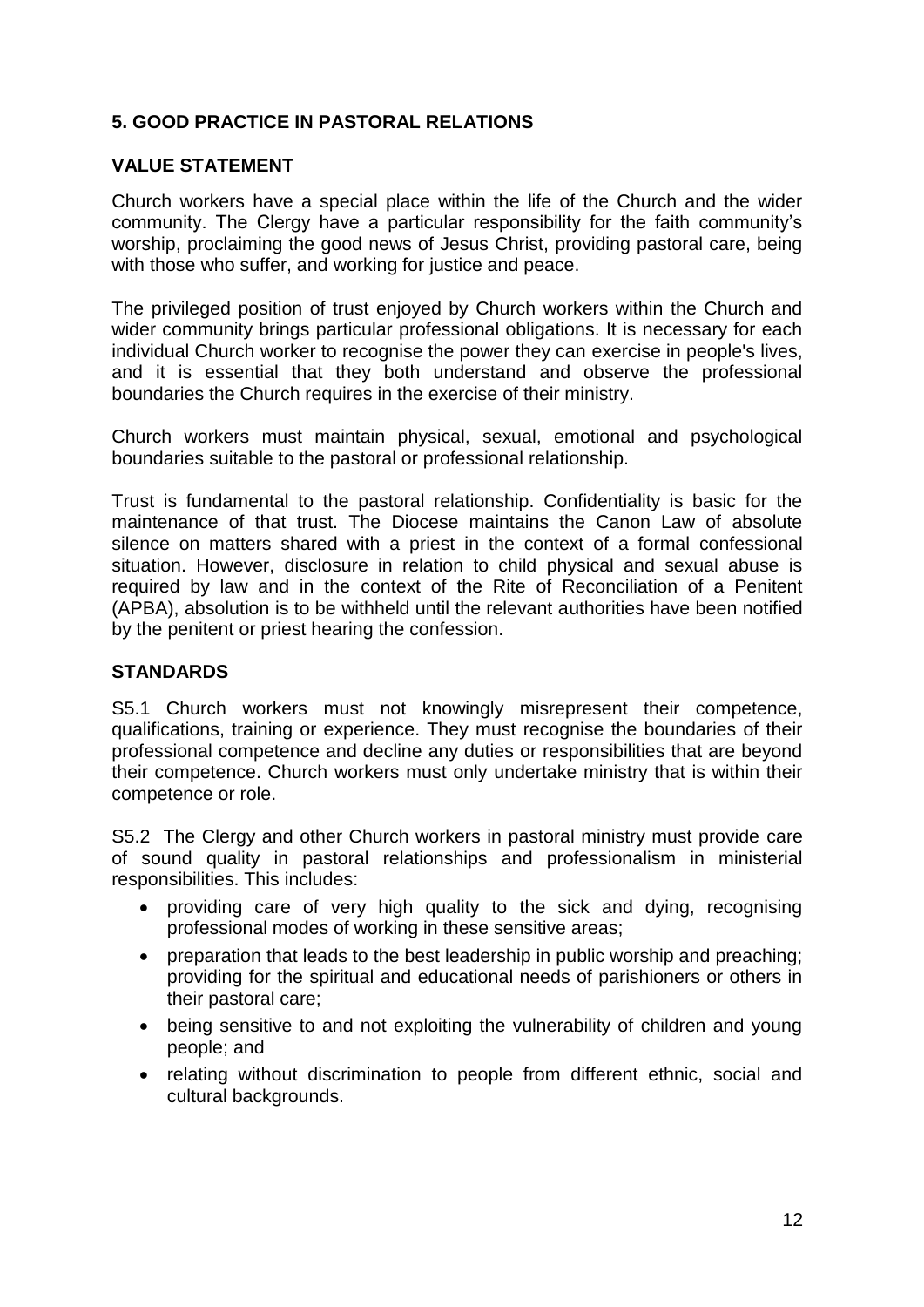S5.3 Clergy and those Church workers licensed to preach and teach have a responsibility to represent accurately the teachings of Scripture and of the Church. In particular, Clergy and relevant Church workers shall:

- responsibly and constructively employ biblical, historical and theological scholarship;
- when representing opposing views do so accurately;
- uphold the theological and liturgical tradition of the Church;
- be guided by the decisions of the Diocesan Synod and the General Synod; and
- be open to challenge and correction from colleagues.

S5.4 Church workers must be alert to circumstances in which their capacity to minister to others may be impaired (such as at times of personal trauma) and must seek professional advice on whether they should withdraw from ministry for a particular period.

# **GUIDELINES**

G5.1 Clergy should be welcoming and sensitive in relation to requests for the sacrament of holy baptism, and in the pastoral rites of marriages and funerals.

G5.2 Church workers need to be mindful that both formal interviews and informal conversations in a ministry context are pastoral and professional encounters and therefore, they should consider:

- the suitability of the place of meeting;
- whether the location allows for privacy while maintaining the opportunity for supervision;
- whether the space allows for maintaining hospitality and courtesy while observing professional boundaries;
- the personal safety and comfort of all participants;
- the propriety of the circumstances of the interview when visiting or being visited alone;
- establishing at the outset the interview's purpose and boundaries with respect to subject matter, confidentiality and duration;
- the appropriateness of initiating or receiving any physical contact: and
- whether the presence of a child or young person's parent, guardian or other person chosen by the child or young person is appropriate when the child or young person is being interviewed.

As information about a pastoral or professional encounter may be required at any time in the future, clergy are required to keep a diary note, as a minimum, of such encounters.

G5.3 Church workers should avoid behaviour that could give the impression of favouritism and inappropriate special relationships, particularly with individual children.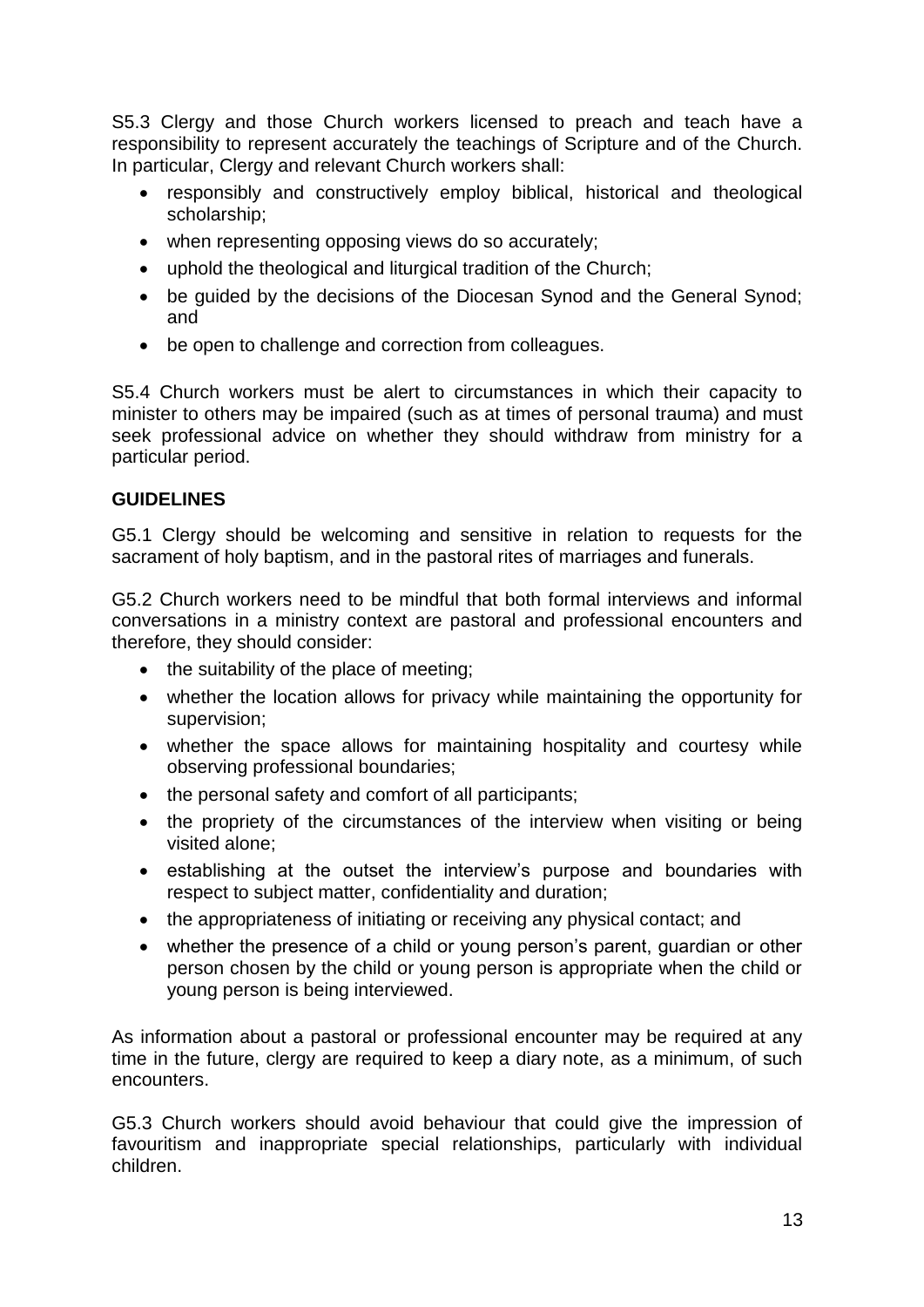G5.4 Church workers will avoid ministering to persons with whom they have a close personal friendship, or a family or dependent relationship. If in special circumstances this is nevertheless appropriate, Church workers should think carefully before providing such pastoral ministry. Care is needed because confusion between close personal relationships and pastoral relationships can lead to a loss of objectivity, failure to act in the other's best interest and harm to both parties.

G5.5 Pastoral relationships can legitimately develop into romantic relationships. If this begins to happen, Church workers, especially Clergy, should;

- acknowledge to themselves that personal interest and the pastoral relationship are at risk of becoming confused;
- tell the other person that the relationship is changing and becoming romantic;
- disclose the nature of the relationship to a supervisor or colleague to ensure accountability and prevent misunderstanding;
- cease providing individual pastoral ministry to the person; and
- where practicable, make alternative arrangements for ongoing pastoral ministry and advise a supervisor or colleague of those arrangements.

G5.6 Church workers should recognise the limits of their skills and experience and not undertake any ministry (such as relationship counselling, counselling for abuse and addictions, or an exorcism) that is beyond their competence or the role for which they have been trained. Advice should be sought if in doubt. A person who requires specialised help should be referred to an appropriately qualified person or agency.

G5.7 During any absence or leave, appropriate arrangements should be made to ensure an appropriate response to urgent pastoral situations, such as deaths and funerals.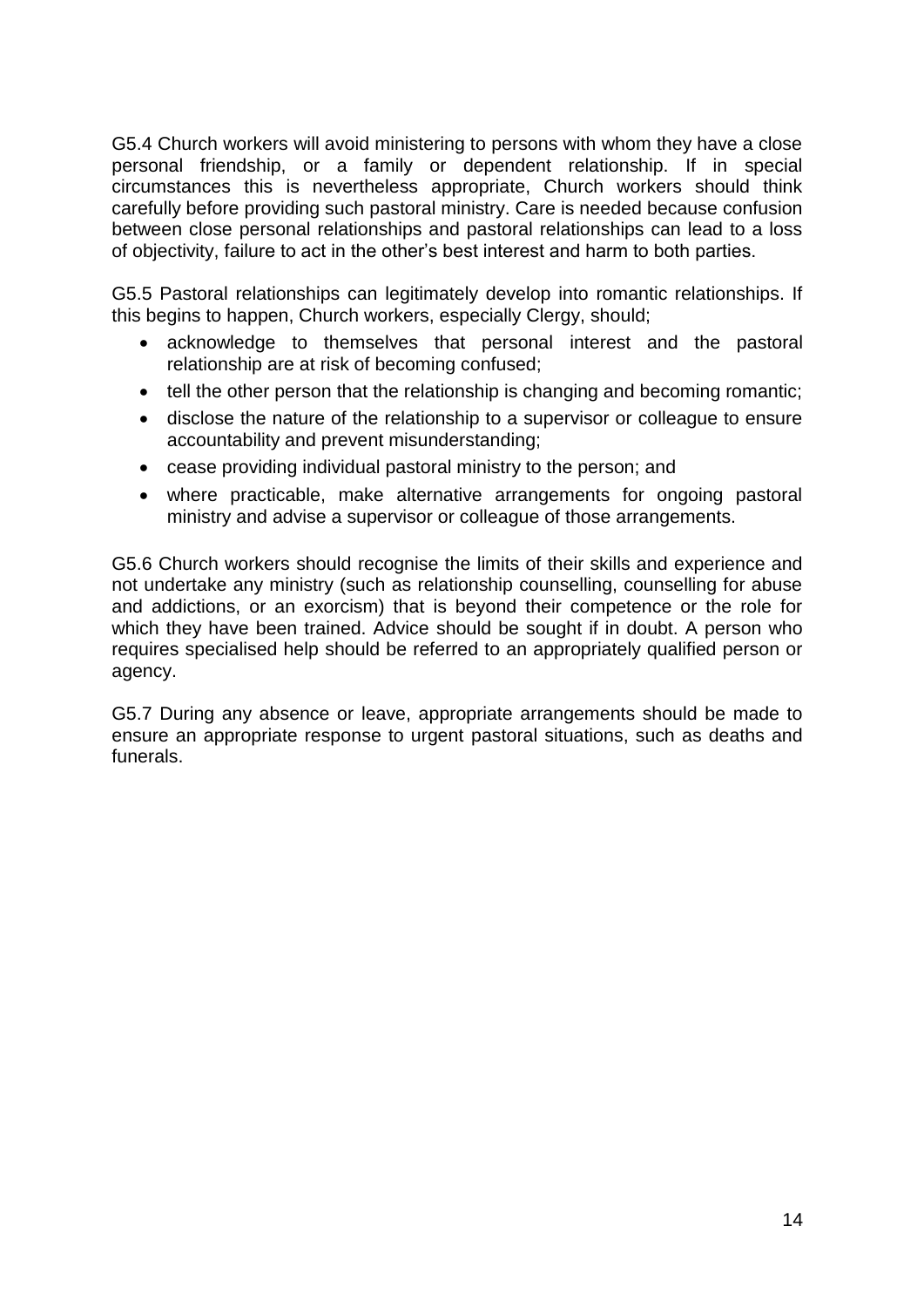# **6. GOOD PRACTICE IN COLLEGIALITY**

### **VALUE STATEMENT**

Jesus commanded his disciples to love one another.

The Christian community is based on the respect and co-operation that members display and extend to one another.

#### **STANDARDS**

S6.1 Church workers will work in a co-operative and collaborative way with their colleagues and respect their ministerial authority and responsibility.

S6.2 Church workers will respect and support the ministry of all their colleagues, whatever their ethnicity, sex or age.

S6.3 Church workers will make opportunities to share ministry with others and, where appropriate, assist others in discerning their vocation.

S6.4 Church workers will respect the Anglican diversity existing in this Diocese. They will act in a professional manner towards colleagues who hold theological, liturgical and missiological positions different from their own.

S6.5 When a Church worker completes an appointment, all associated existing pastoral relationships should generally be terminated. This should be done in a sensitive and timely manner to allow these responsibilities to be undertaken by their successors. Church worker Clergy, in particular, must respect the integrity of the newly appointed person holding the Bishop's licence. Friendships which recognise the changed relationships may continue.

S6.6 Leaders of ministry units must ensure that new Church workers within their supervision are aware of the ethics, protocols and standards applicable to their ministries.

#### **GUIDELINES**

G6.1 When a Church worker has reason to believe that a colleague is acting unprofessionally, unethically, or that the colleague's standard of practice fails to meet standards required by this Code of Good Practice, an approach should be made to the colleague. If such action fails to resolve the point at issue, the church worker should contact a Bishop, an Archdeacon or the Professional Standards Director for advice.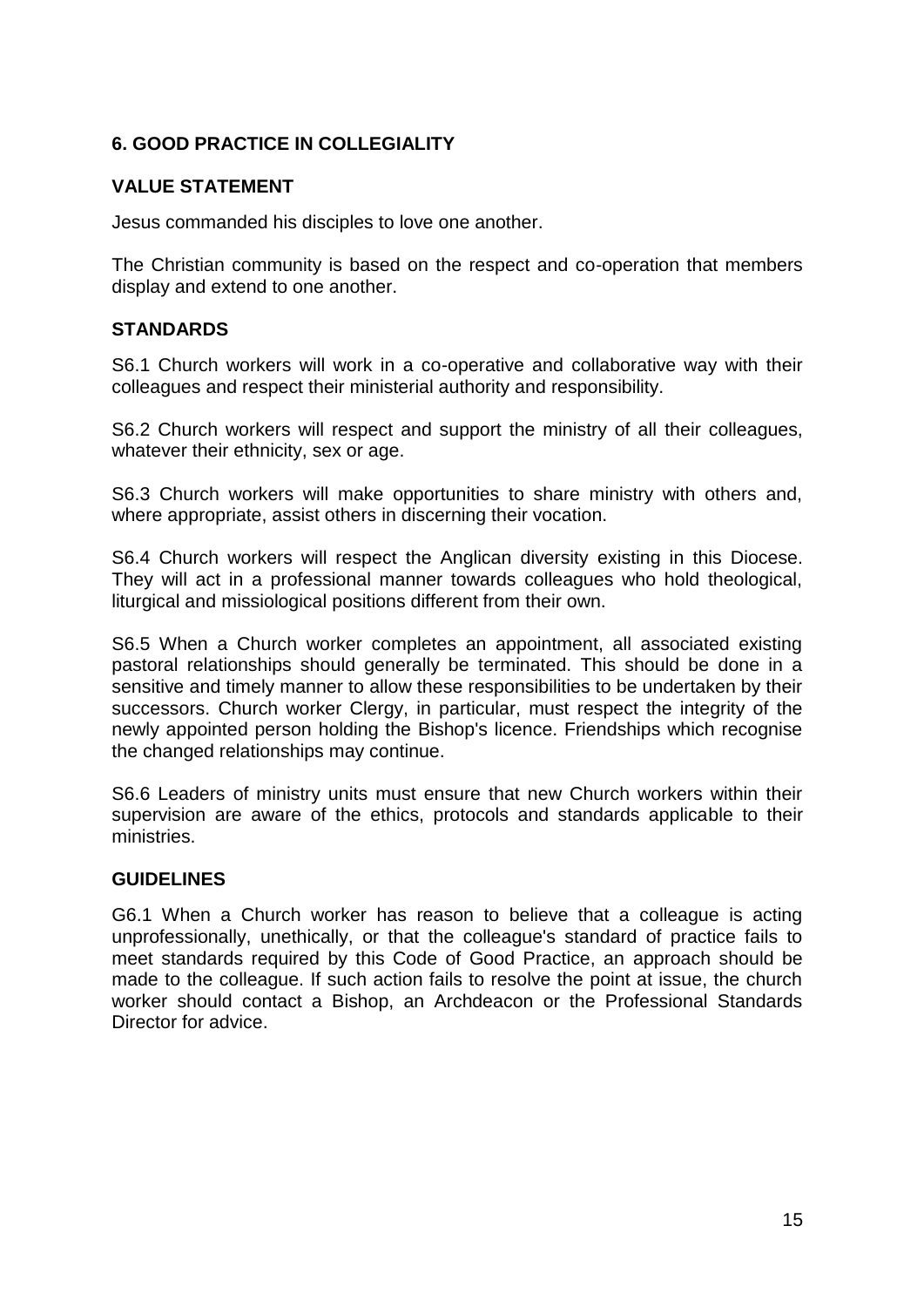# **7. GOOD PRACTICE IN MINISTRY TO CHILDREN AND YOUNG PERSONS**

#### **VALUE STATEMENT**

The Church receives, nurtures and treasures each child as a gift from God. Children are entitled to be safe and protected. They have the right to be respected, listened to and their particular needs considered in all church activities, whether mixed age or child specific.

Ministry where children are involved requires absolute trustworthiness.

#### **STANDARDS**

S7.1 Church workers must make themselves familiar with, and comply with, the Diocesan standards and protocols regarding the care of children and young persons.

S7.2 Church workers who work with children and young people must undertake a Creating Safe Ministries workshop and Refresher sessions and appropriate screening as required by the Diocesan Due Diligence Protocol.

They must be familiar with Diocesan regulations regarding working with children and young persons and comply with all relevant mandatory reporting legislation.

S7.3 Should a person who is currently charged with, or has been found guilty of a sexual offence against a child wish to participate in ministry unit activities, the Rector or Churchwardens (or holders of equivalent positions) are to contact the Professional Standards Director to enact the Diocesan Protocol related to Persons of Concern.

S7.4 Church workers who have overall authority in a church body are to ensure that:

- proper systems for the safety and welfare of children participating in the church's pastoral ministry are implemented and maintained;
- all applicable requirements of the civil authorities and the Diocese are complied with; and
- all Clergy and Church workers for whom they have responsibility and who work with children and young people:
	- o comply with all civil and Church screening and selection requirements; receive regular training in child protection; and
	- o are aware of the provisions of this Code relating to children and young people.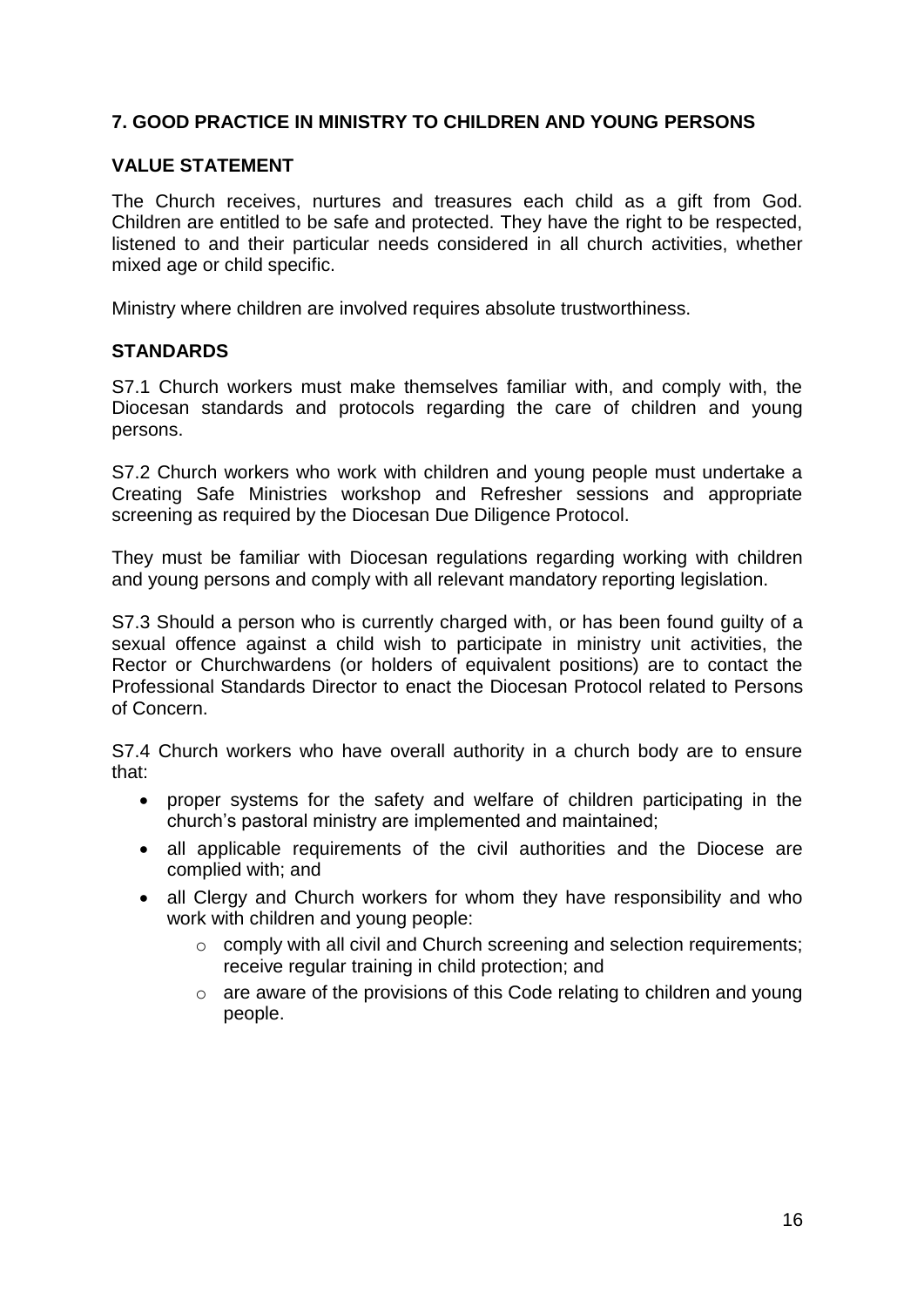#### **GUIDELINES**

G7.1 Due to the inherent imbalance of power, children are incapable of giving consent to abuse.

G7.2 Appropriate physical contact is important for children's healthy development. In general – excluding circumstances such as immediate physical danger or medical emergency – physical contact should be initiated by the child or young person, or occur with their permission. When such contact is made with a child or young person, great care should be taken to respect their feelings and privacy.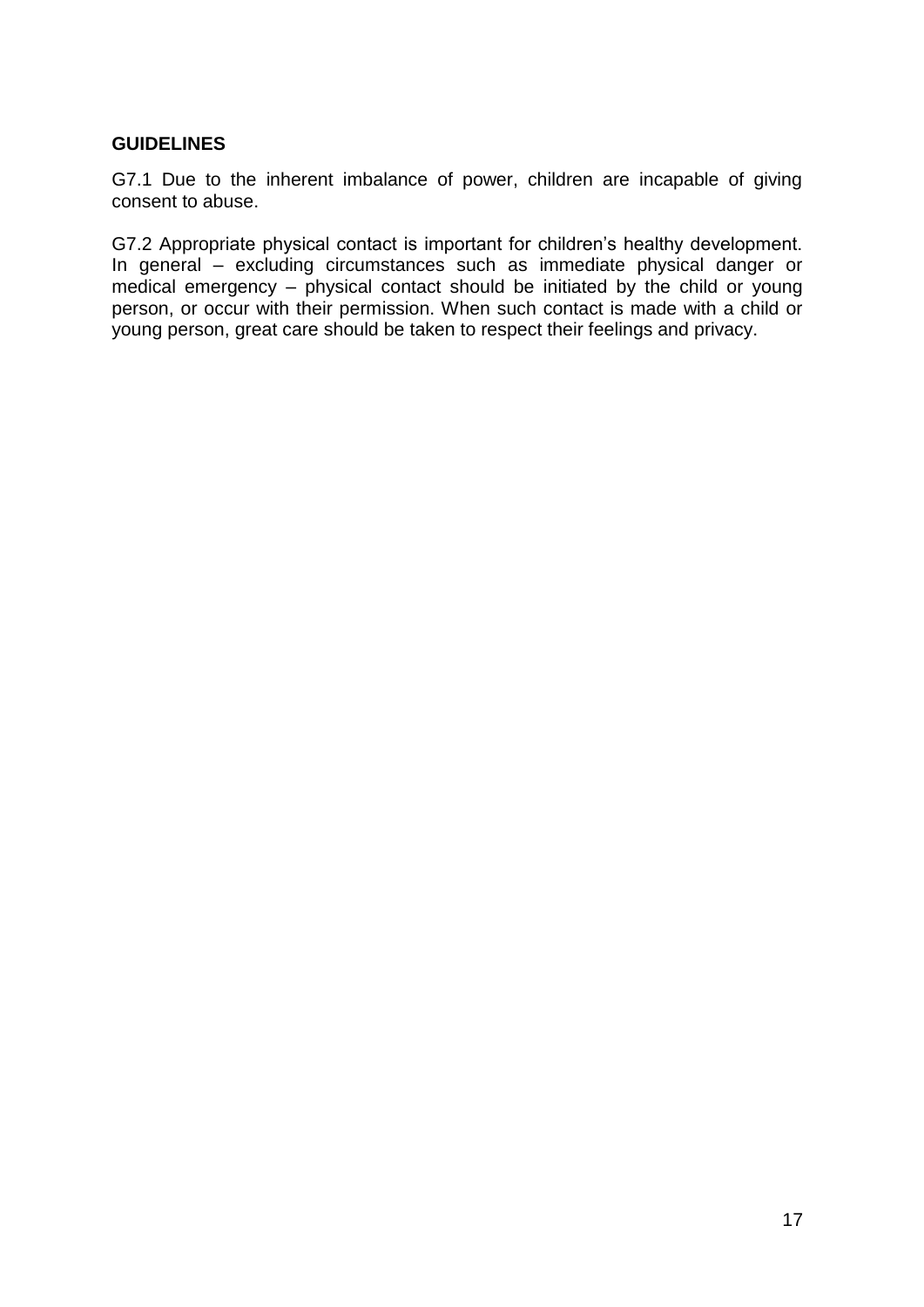# **8. GOOD PRACTICE IN MINISTRY TO THE AGED**

#### **VALUE STATEMENT**

Older people are valued members of congregations; many have gifts and skills to share. Numbers of them may assist in ministry, while others need varying degrees of assistance to engage in the practice of their faith. Still others need to be ministered to. Every person is entitled to rights of autonomy, security and privacy. Older people are more likely to lose these rights and they may need others to advocate for them. This may be relevant for Church workers in the context of older people in their relationship with the Church.

Church workers must be aware of the potential for the mistreatment of older people, sometimes called elder abuse. Elder abuse may include:

- financial or material abuse:
- emotional or psychological abuse;
- spiritual abuse;
- sexual abuse:
- physical abuse; or
- neglect.

Church workers should affirm the worth, value and dignity of all older people, including those who are house bound or are in residential aged care.

# **STANDARDS**

S8.1 Church workers must not display dominating, harsh or controlling behaviour or language towards elderly people. Some control may, however, be required to ensure safety.

S8.2 Church workers are expected to protect older people from elder abuse and to act in accordance with any protocols or relevant State and Territory legislation.

S8.3 Church workers must respect and protect the right of a person to autonomy over giving, pledging or bequeathing, particularly as older people may be less able to make decisions and could be victims of manipulation.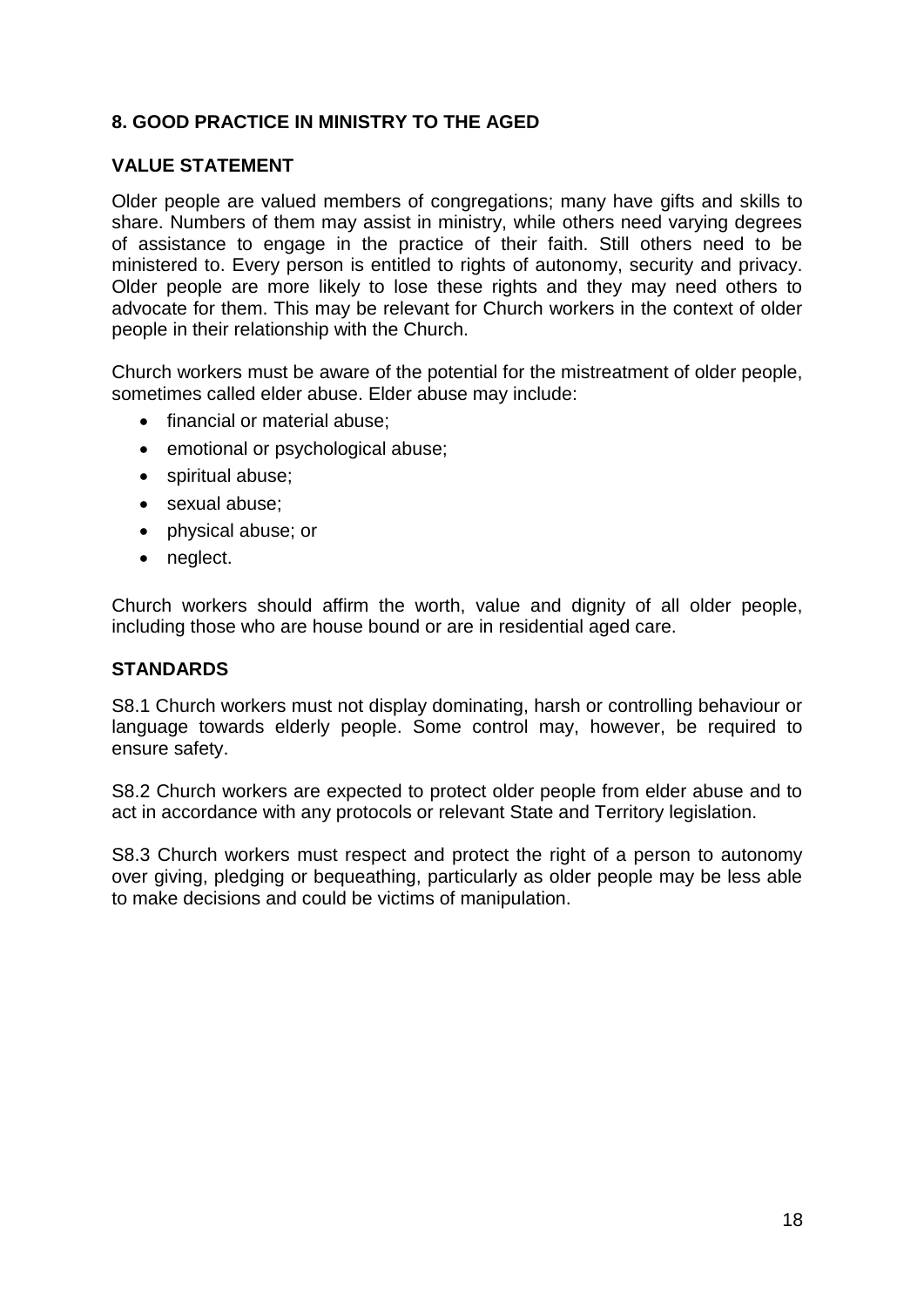#### **GUIDELINES**

G8.1 Older people may require extra physical help. Care is needed in providing such help, and sensitivity shown when help is refused.

G8.2 Care should be taken to ensure that older people can practise their faith, including the provision of assistance with worship and other pastoral activities.

G8.3 Older people may be particularly sensitive to any intrusion on their privacy and care should be taken to respect their right to choose how they are addressed, who enters their home and how they plan their days.

G8.4 Church workers should act in ways which recognise and honour older peoples' past, as well as their present circumstances.

G8.5 Church workers should do their best to enable older people to have security, both for themselves and their personal belongings, when on Church property.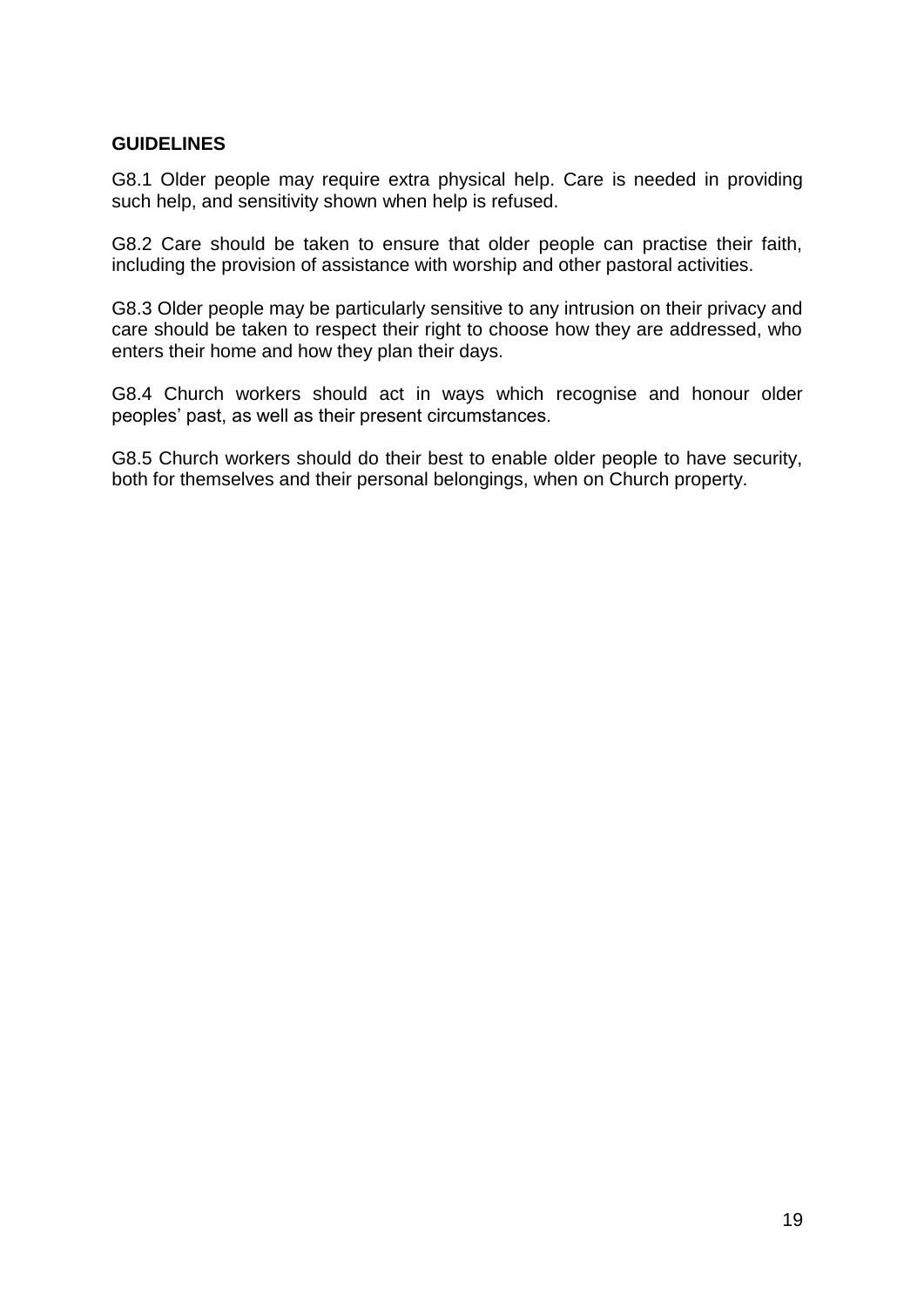#### **9. GOOD PRACTICE IN MINISTRY TO ABORIGINAL AND TORRES STRAIT ISLANDER PEOPLE**

# **VALUE STATEMENT**

The cultural and spiritual heritage of Australia's Aboriginal and Torres Strait Islander peoples is valued, especially in understanding the importance of belonging to country and family.

Aboriginal and Torres Strait Islander people are recognised as Australia's first inhabitants and are valued members of congregations. Aboriginal and Torres Strait Islander people have stories, history as well as gifts and skills to share.

Aboriginal and Torres Strait Islander people have a suspicion towards the "church" because of past treatments and the Church needs to be sensitive and caring in building relationships.

Aboriginal and Torres Strait Islander people are entitled to be heard and their views listened to and respected.

As the Church can play a significant role in advocacy, it seeks to connect with Aboriginal and Torres Strait Islander peoples and to offer support and advice where appropriate.

#### **STANDARDS**

S9.1 Church workers must affirm the worth, value and dignity of all Aboriginal and Torres Strait Islander people and be respectful and inclusive of protocols which are meaningful for Aboriginal and Torres-Strait Islander people.

S9.2 Church workers must recognise that Aboriginal and Torres Strait Islander Christian leaders are gifted and competent.

S9.3 Church workers must follow cultural protocols when seeking to contact and communicate with Aboriginal and Torres Strait Islander people. (Protocols for consulting or communicating with Aboriginal and Torres Strait Islander people are available from the Koori Commission)

#### **GUIDELINES**

G9.1 Every meeting with Aboriginal and Torres Strait Islander people needs to be carefully thought out and advice from Aboriginal and Torres Strait Islander Christian leaders and Elders is important. These leaders and elders are the primary contact for entry and gaining knowledge and information about the particular and specific community in which Church workers are seeking to minister.

G9.2 Church workers must recognise that the impact of past policies, which at times involved the church, is vivid in the minds and lives of many Aboriginal and Torres Strait Islander people. Therefore, it is always important to remember that a large proportion of Aboriginal and Torres Strait Islander people perceive church people as representatives of a large, powerful, unfriendly and uncaring institution.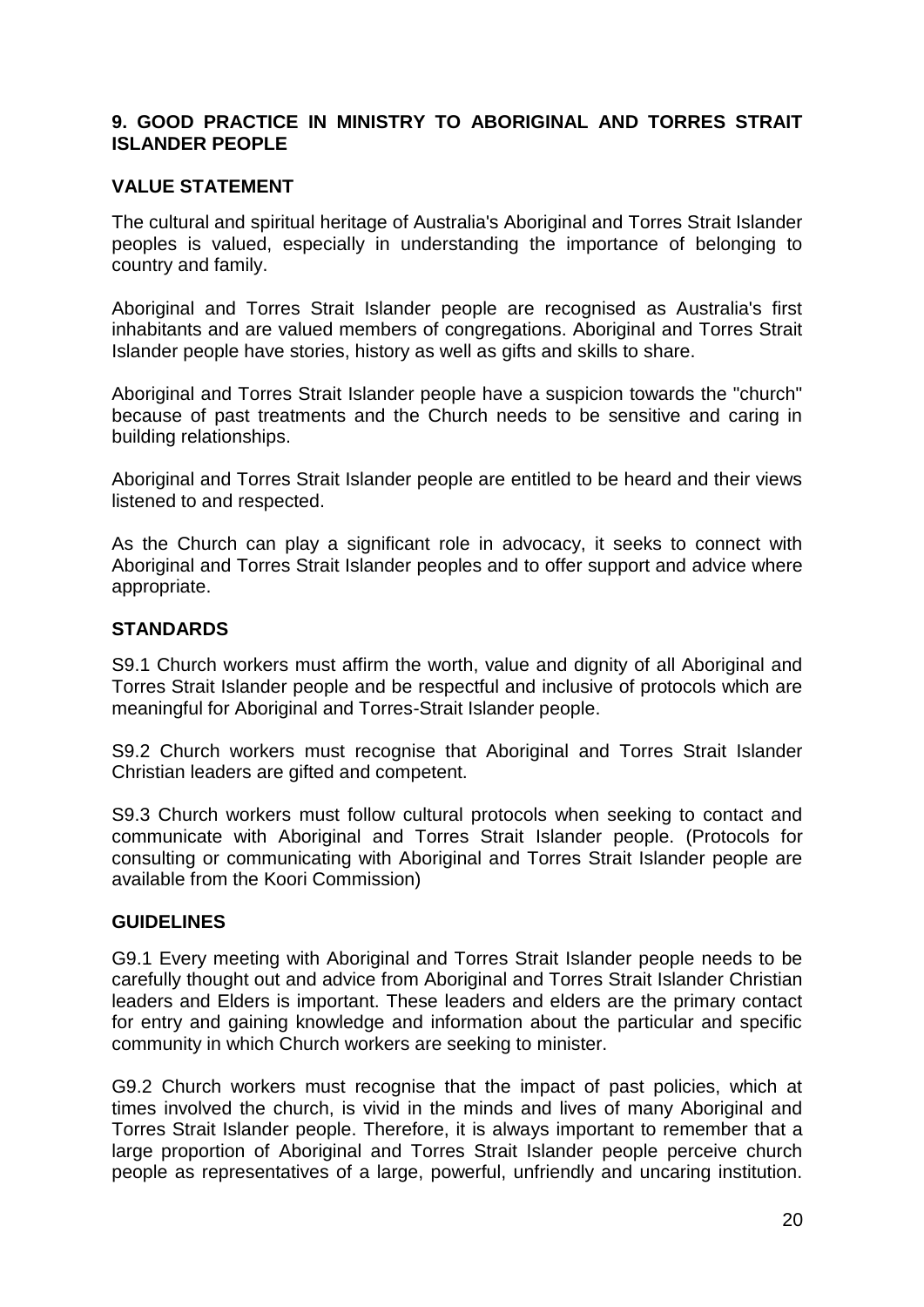Church people are often viewed negatively, no matter how informal or friendly they appear.

G9.3 Church workers should respect that each community is different and allow for adequate time to build the relationships before moving on to talk and share about things to do.

G9.4 Care should be taken to ensure that special days for Aboriginal and Torres Strait Islander people are acknowledged and that "services" be organized and that participation and support for other community events is important.

G9.5 Aboriginal and Torres Strait Islander people should be able to practise their faith in an appropriate cultural manner.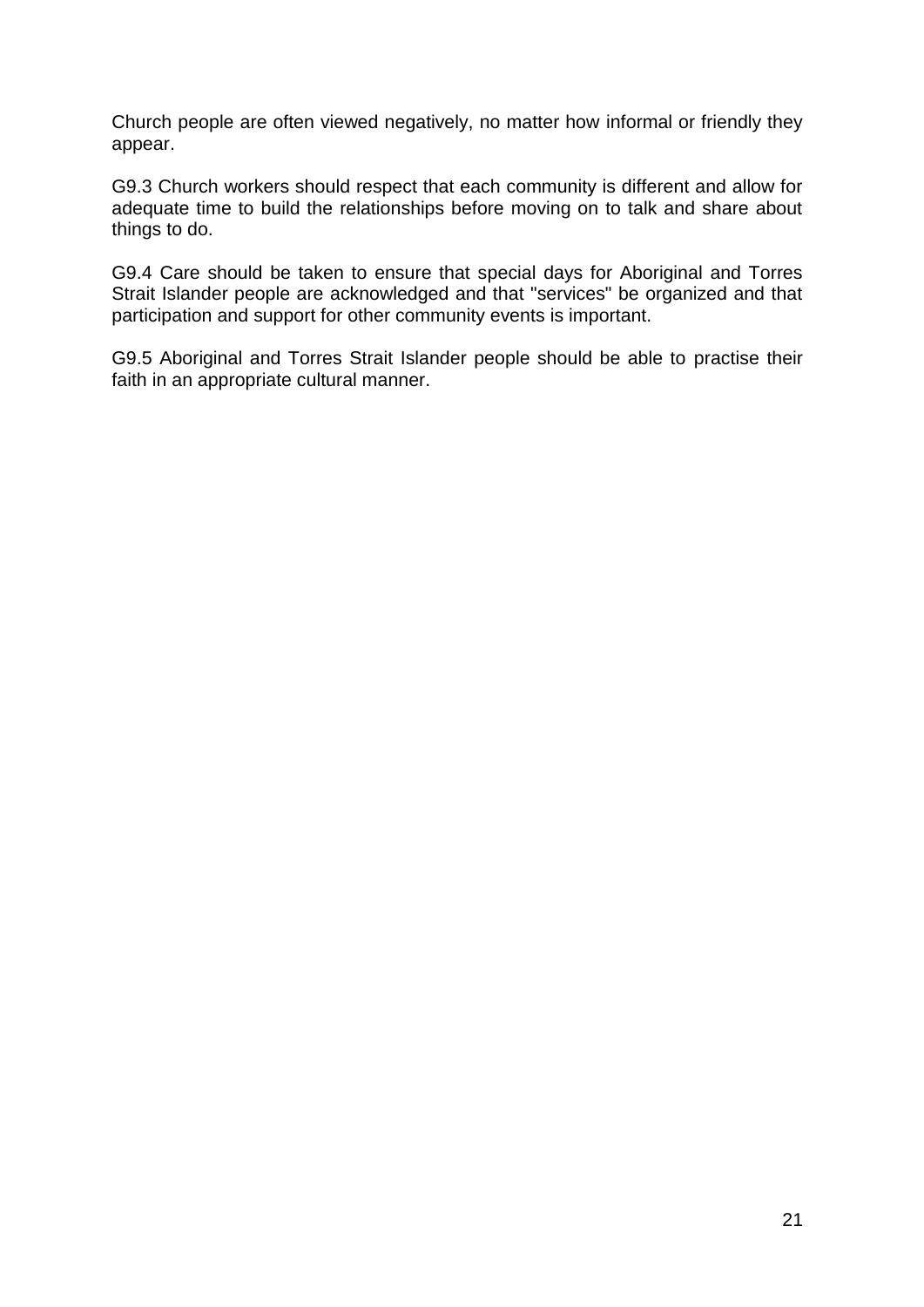# **10. GOOD PRACTICE IN RELATION TO THE ENVIRONMENT**

#### **VALUE STATEMENT**

God has created all things, visible and invisible. The Christian understanding of creation demands that humanity has a particular responsibility to cherish, delight in and protect the world that God has made.

Human greed, injustice, acquisitiveness, and the quest for power have debasing effects on God's creation, including poverty.

#### **STANDARDS**

S10.1 Church workers have a responsibility to lead the Church in addressing the issues of greed, injustice, acquisitiveness, and the quest for power and consequent poverty in the Church's own life and in the wider community.

S10.2 Church workers have a responsibility to promote the health of the created order.

#### **GUIDELINES**

G10.1 Church workers are encouraged to become informed about, and aware of how they and the Church can protect the environment and to share their knowledge and awareness with others.

G10.2 Opportunities should be taken to affirm God's love for creation regularly in the Church's worship.

G10.3 Church workers should, as far as possible, seek to minimise any environmental damage associated with church activities.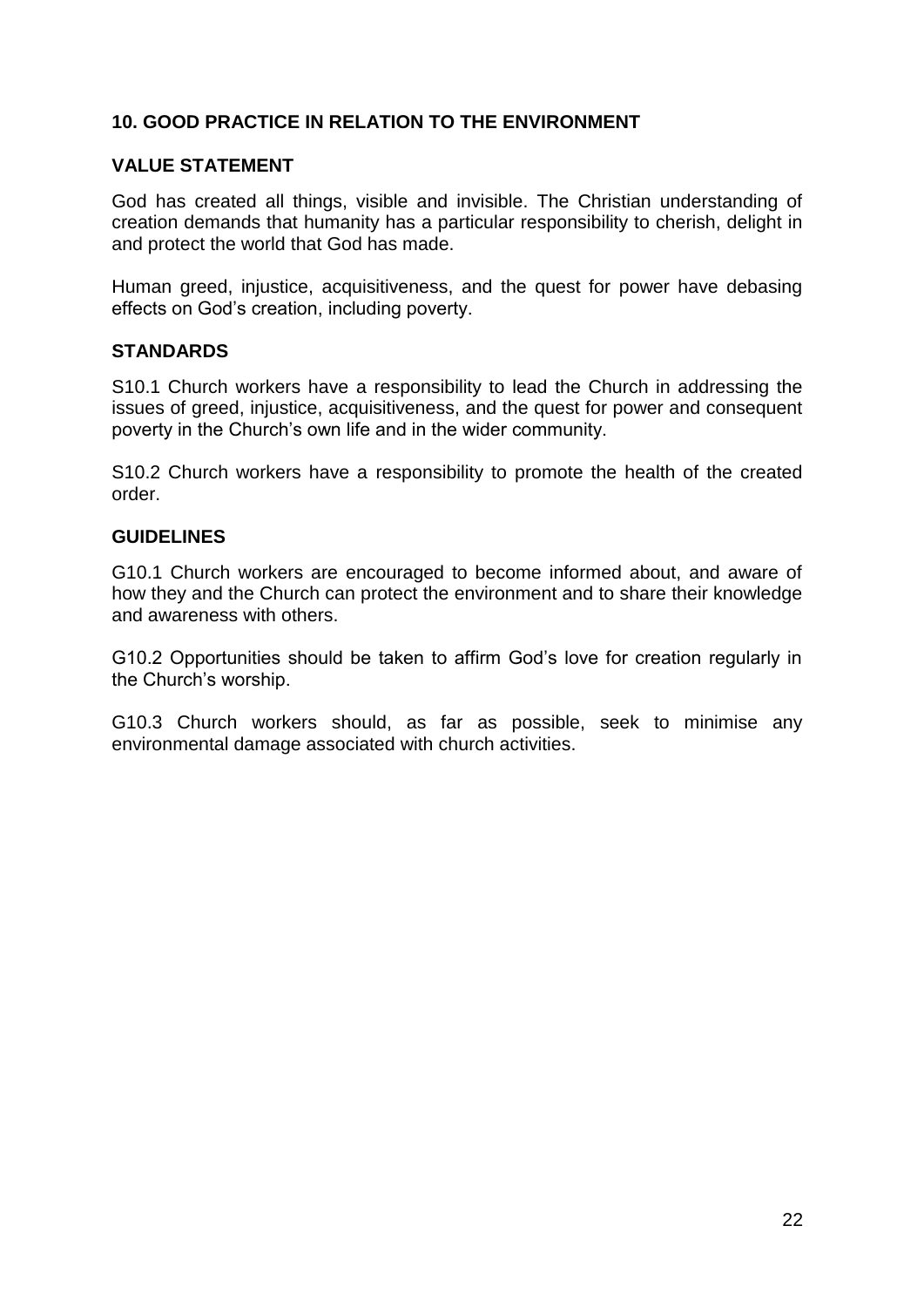# **11. GOOD PRACTICE IN FINANCIAL INTEGRITY**

#### **VALUE STATEMENT**

The ministry of Church workers may include financial management. In both their personal capacity and their pastoral ministry Clergy are involved in matters of a financial nature. The financial dealings of all Church workers, especially Clergy, have a significant impact on the Church and the community.

Financial integrity is essential to all financial processes and transactions.

Church workers with overall authority for financial management in a Church Body are responsible for the implementation and maintenance of proper systems for financial integrity and accountability. They cannot delegate this responsibility to anyone else.

# **STANDARDS**

S11.1 Church workers with overall authority for financial management in a Church Body must ensure that:

- proper systems for financial integrity and accountability are implemented and maintained;
- all Church workers for whom they have responsibility and who have authority for financial management in a Church Body are informed of their roles and responsibilities; and
- all stipends, wages and allowances payable are adequate, and paid promptly in full.

S11.2 Church workers must fully disclose and be publicly accountable for all church monies they handle.

S11.4 Church workers must not allow themselves to be improperly influenced by offers of money or financial gain.

S11.5 Church workers must avoid situations of conflict between personal financial interest and pastoral ministry responsibilities. Church workers must not seek personal advantage or financial gain for themselves or their families from their positions or from a pastoral relationship, beyond their stipend or wage and recognised allowances and deductions.

S11.6 Church workers must not avoid payment of their just debts and family support obligations.

#### **GUIDELINES:**

G11.1 Church workers with overall authority for financial management in a Church Body should minimise the risk of being accused of engaging in financial impropriety by putting in place appropriate procedures for handling money.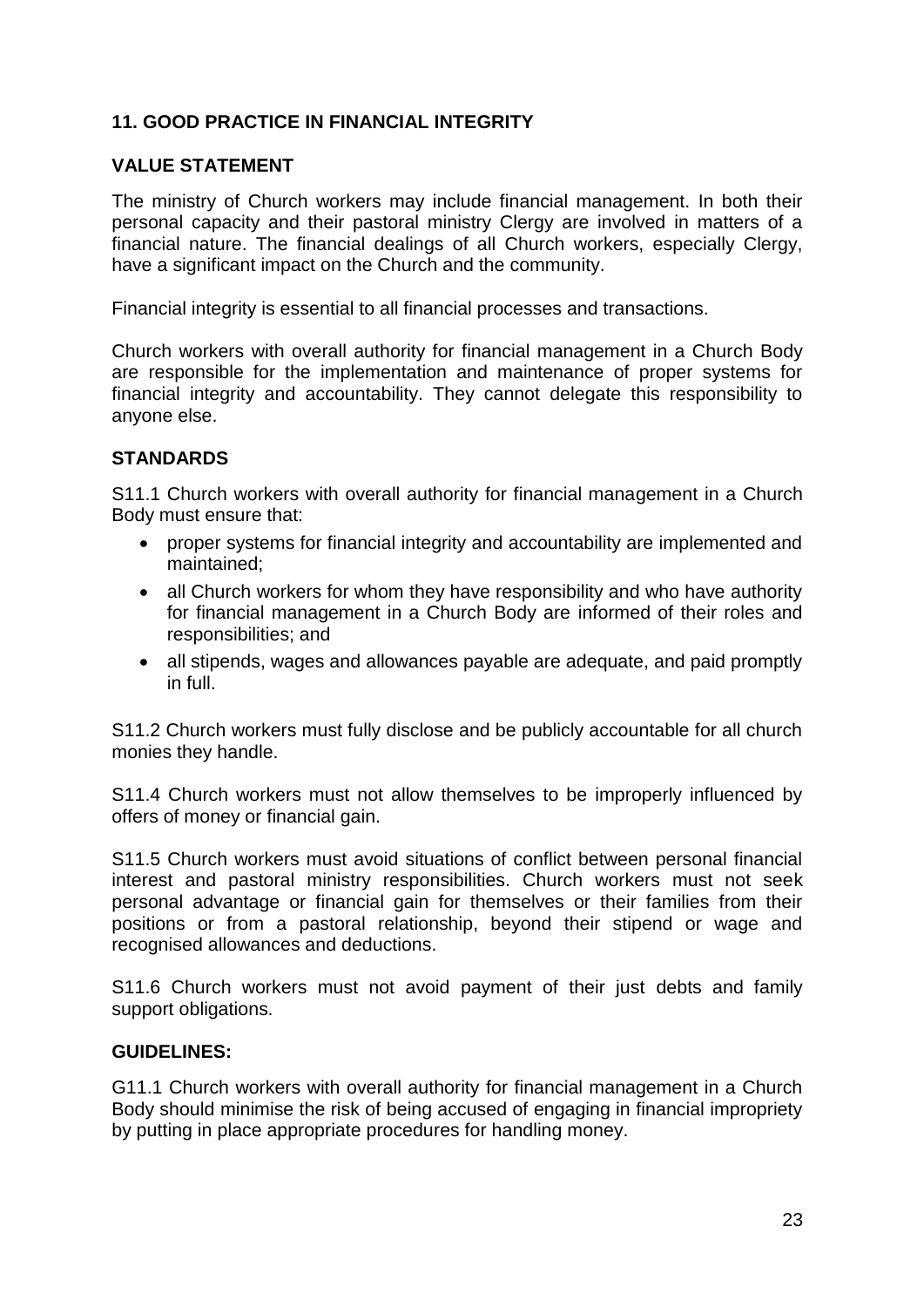G11.2 Church workers must ensure that clear account and transaction boundaries are maintained between their personal finances and church finances.

G11.3 Church workers should avoid borrowing money from, or lending money to, a person with whom they have a pastoral relationship. Church workers who enter into such a relationship should disclose the circumstances to a supervisor or colleague.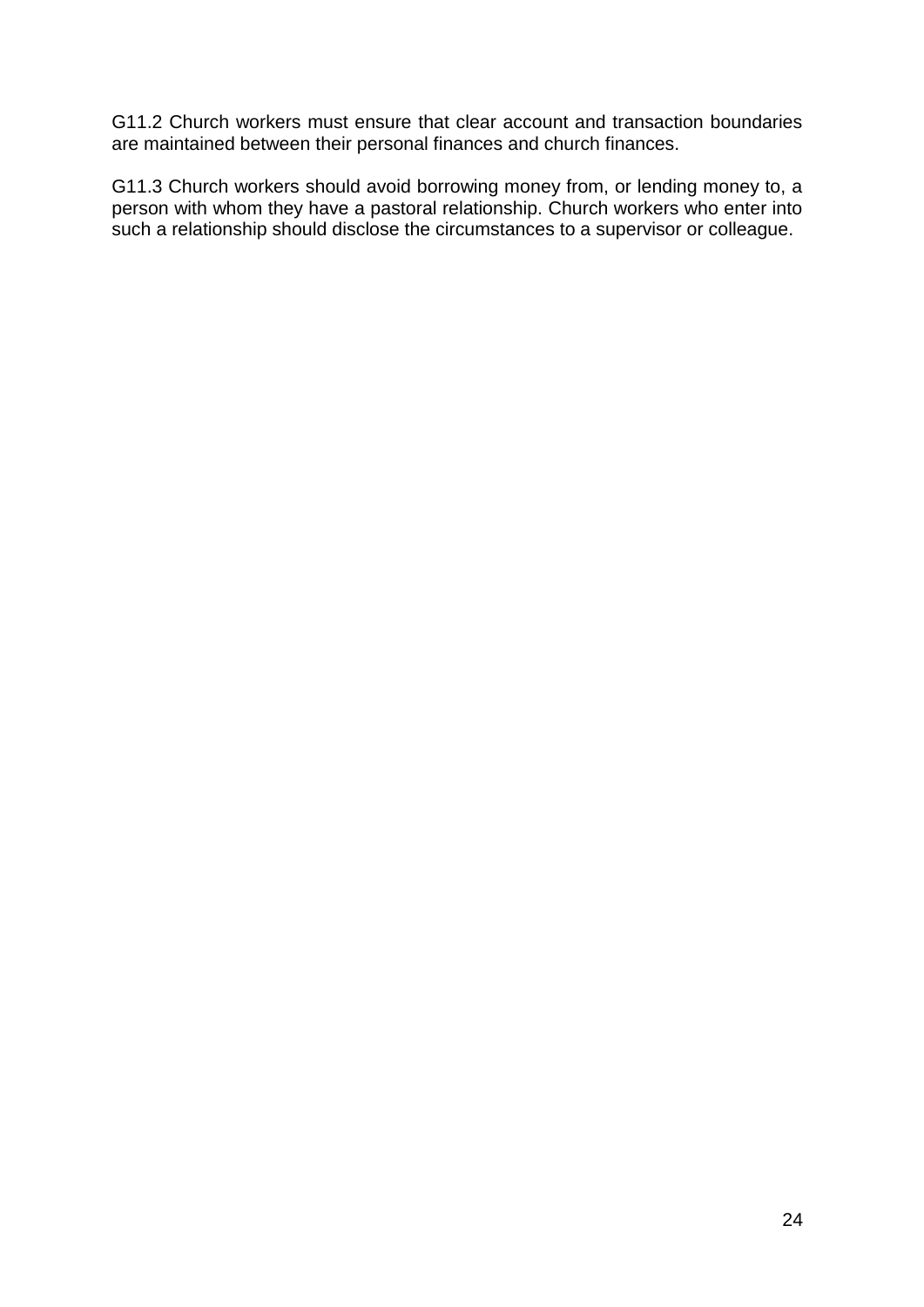# **12. GOOD PRACTICE IN GOVERNANCE**

#### **VALUE STATEMENT**

Church workers, as members of a Church which is an organised and structured community of faith, have a responsibility to understand and be familiar with the legislation and processes of the Church that are relevant to their work and practice.

Church workers must consider how they should appropriately and responsibly participate in the work of their ministry unit, Deanery and the Diocese and in the wider work of the Church.

#### **STANDARDS**

S12.1 Church workers will make themselves familiar with the ordinances, policies and other rules and guidelines in force in the Diocese and applicable to their work.

S12.2 Church workers will work within the polity of the Diocese, the regional structure, the agreed structure of the ministry, and with and under the guidance of the Bishop.

S12.3 Relevant Church workers will ensure that ministry unit and agency records and registers for which they are responsible are maintained to a proper standard, are kept in a safe place and are available for regular inspection by relevant Diocesan personnel and others entitled to access them.

#### **GUIDELINES**

G12.1 Church workers should regularly consult the Diocesan website or printed materials provided by the Diocese on matters of governance.

G12.2 The relevant Diocesan authority will ensure that newly appointed Church workers, especially incumbents, are provided with access to Diocesan governance materials.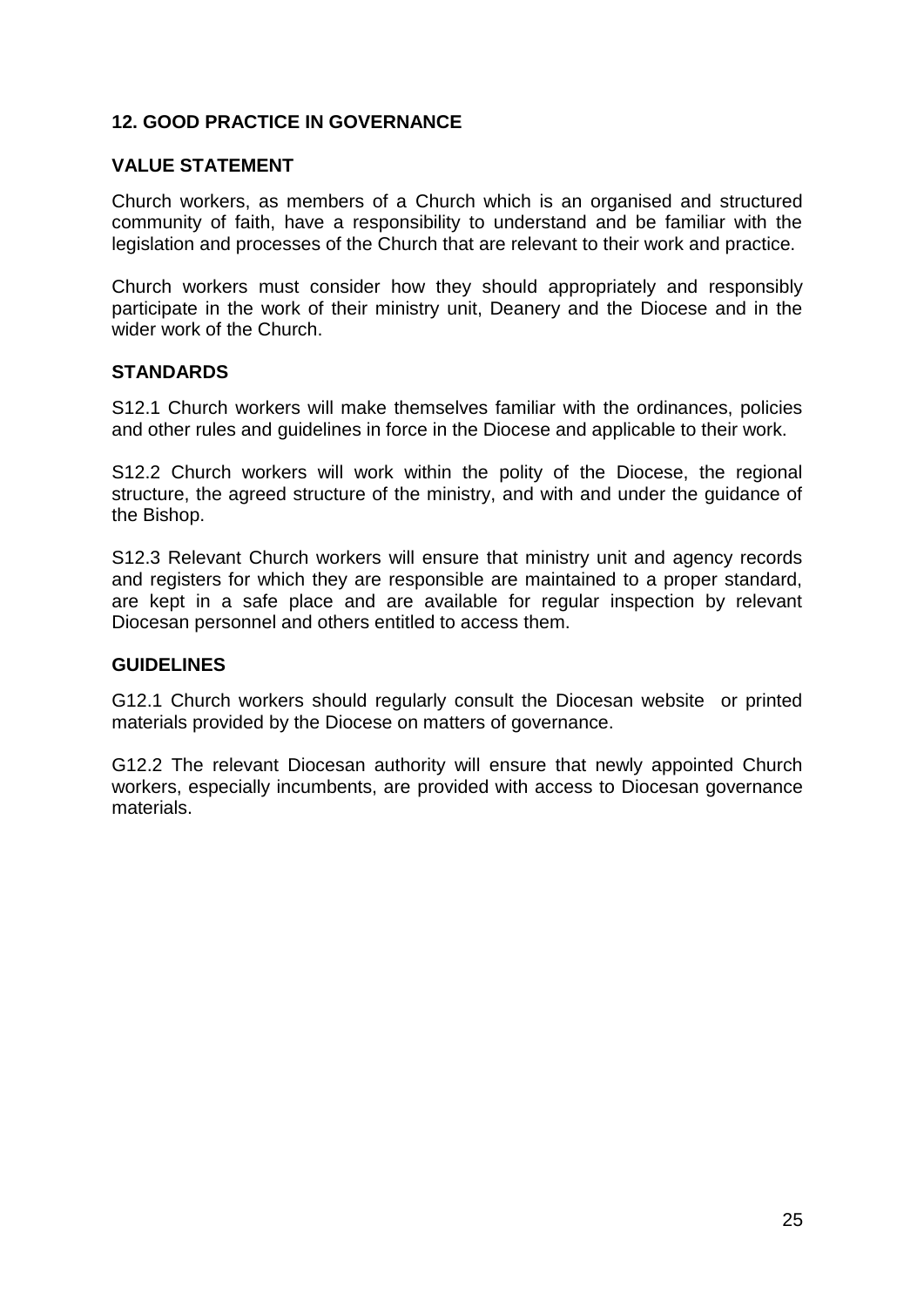#### **13. GOOD PRACTICE IN MINISTRY TO PEOPLE EXPERIENCING MENTAL ILL-HEALTH**

### **VALUE STATEMENT**

Experiencing mental ill-health may increase an individuals' vulnerability and vulnerable people are often drawn to the church and other welfare organisations.

Such people remain loved of God and the Church must ensure that they are appropriately respected. This will include the need for those who are experiencing mental ill-health and their carers to receive support from those to whom they turn for help. The Church must ensure, therefore, that Church workers have sufficient knowledge and skills to support them, without causing further harm or distress and without inappropriately restricting their rights and liberties.

People experiencing mental ill-health are valued members of a congregation. For many, their creativity and insights contribute to worship and parish life. Some, however, may require assistance to participate in worship, while others may only need caring ministry.

The church must be for these people, as with all who come to it, a safe place.

#### **STANDARDS**

S13.1 Church workers should treat all people experiencing mental ill-health with respect and care, making proper allowance for their vulnerability and circumstances.

S13.2 All clergy and Church workers, who provide ongoing pastoral ministry to those experiencing mental ill-health, must undertake Mental Health First Aid training. They must be familiar with diocesan regulations regarding working with people who have a mental illness and understand and comply with all relevant State and Territory legislation.

S13.3 All clergy and church workers who regularly provide ongoing pastoral ministry must undertake Applied Intervention Skills Training and understand and comply with all relevant State and Territory legislation.

S13.4 All clergy and church workers who have overall authority in a ministry unit or Diocesan agency are to ensure that:

- there are proper systems in the unit or agency for the safety and welfare of people experiencing mental ill-health to facilitate their full participation in the life of the church.
- all clergy and church workers for whom they have responsibility and who work with people experiencing mental ill-health:
	- $-$  receive regular training in the area of mental health and wellbeing; and
	- are aware of the provisions of this Code relating to people experiencing mental ill-health.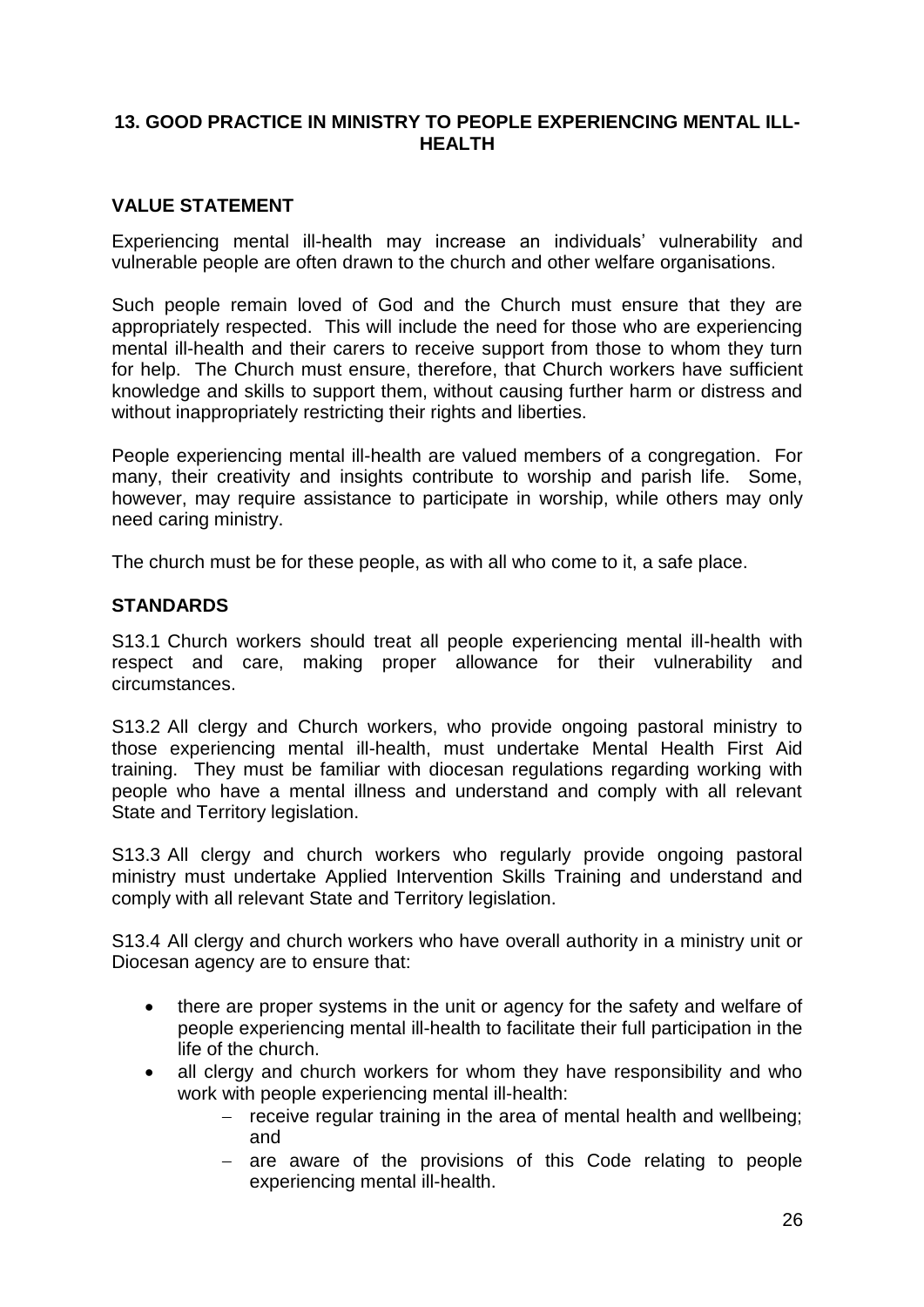### **GUIDELINES**

G13.1 As far as practicable, clergy and Church workers should recognise that the nature of some mental health conditions lead people experiencing mental ill-health to make decisions and act in a manner which may damage their reputation which are not in their best interest. Clergy and church workers should take reasonable measures to protect the person's reputation, without being harsh, domineering or controlling.

G13.2 Church workers should make themselves familiar with sources of assistance in their local area for people experiencing mental ill-health.

G13.3 Church workers should take care to ensure that people experiencing a mental ill-health can practise their faith, including the provision of assistance with worship and other pastoral activities.

G13.4 Church workers should be aware that people experiencing a mental ill-health may be particularly sensitive to any intrusion on their privacy and take care to respect their right to choose how they are addressed, who enters their home and how they plan their days.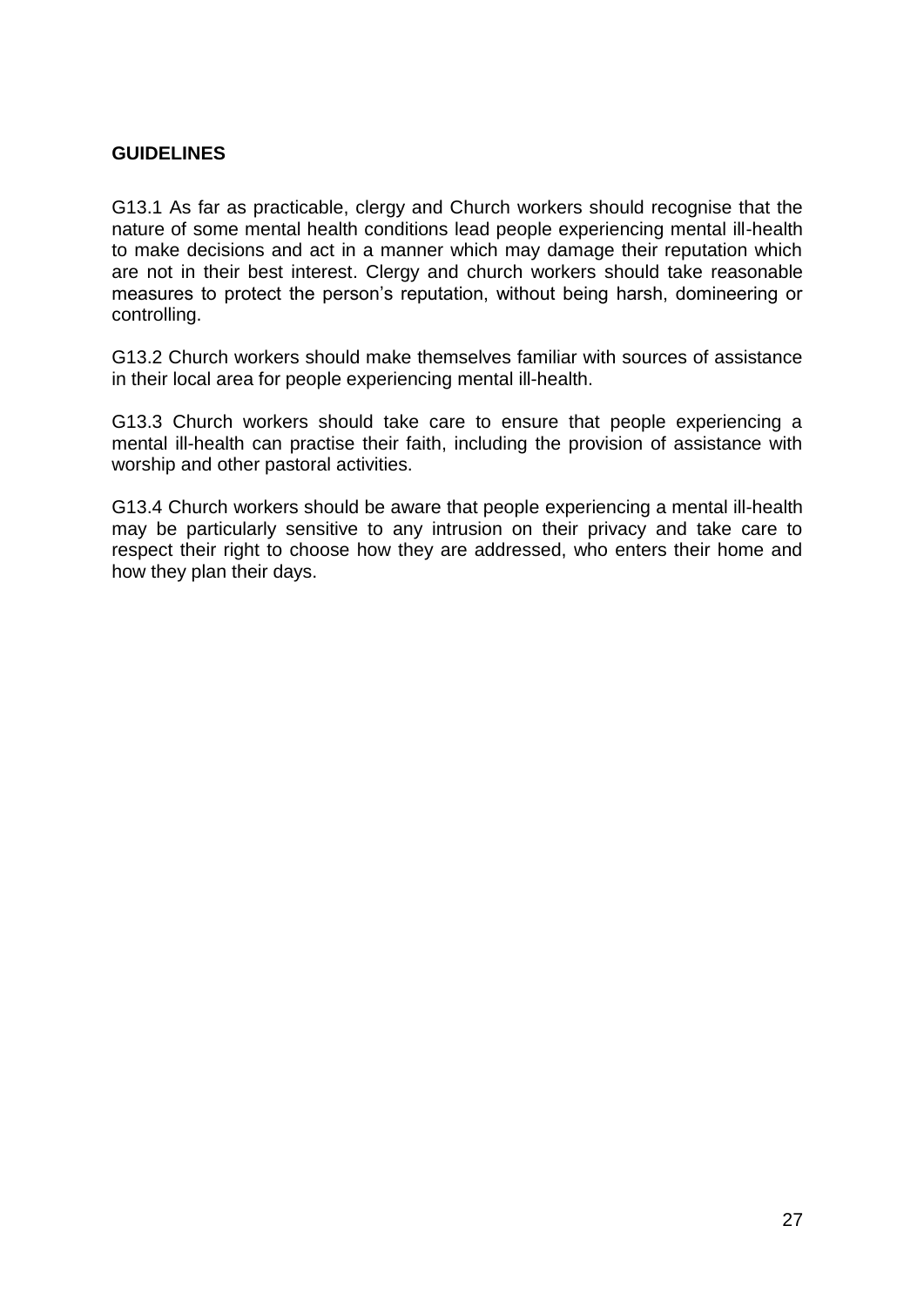# **14**. **GOOD PRACTICE IN ELECTRONIC COMMUNICATION**

#### **VALUE STATEMENT**

The use of the electronic communication mediums (such as telephone, email, social networking sites such as Facebook, and SMS) are a part of everyday life for many people in our ministry units. As church workers it is important that we consider how we can use this form of communication appropriately. Positional power dynamic can exist between those in leadership and those under their care in pastoral relationships. This applies to all ministry relationships regardless of the age of the people involved.

We need to be mindful that electronic communication may be used to test or step over relational boundaries or even as a way to foster relationships for the purpose of preying on those who are vulnerable.

#### **STANDARDS**

S14.1. As electronic communication may be open to misinterpretation, it is vital that transparency and accountability in practice is engaged.

S14.2. Consistent with the spirit of the Diocesan Code of Good Practice Church workers must not knowingly transmit, retrieve or store any communication that is discriminatory or harassing; derogatory to any individual or group; obscene, sexually explicit or pornographic; defamatory or threatening; in violation of any licence governing the use of software; for any purpose that is illegal or contrary to the Code.

S14.3. In all communications it is particularly important to emphasise the need to act professionally, with integrity, care and diligence, maintaining appropriate confidentiality and demonstrating courtesy, respect and cooperation at all times.

S14.4. It is important to be mindful of ensuring that the privacy of others is protected. This may include, but is not restricted to personal data and photographs. In general, it is important to obtain the permission of another person if it is intended to collect, store or display the following:

- data to be collected and stored, including names and contact details
- photographs taken, stored and/or displayed in hard copy or electronically, such as on a website

S14.5. Additional care should be taken by ministry leaders when communicating with people via social networks and other online forums.

#### **GUIDELINES**

G13.1. It is important that all ministry leaders and those in positions of power in a pastoral relationship exercise practices to ensure they are acting with integrity in their electronic communication.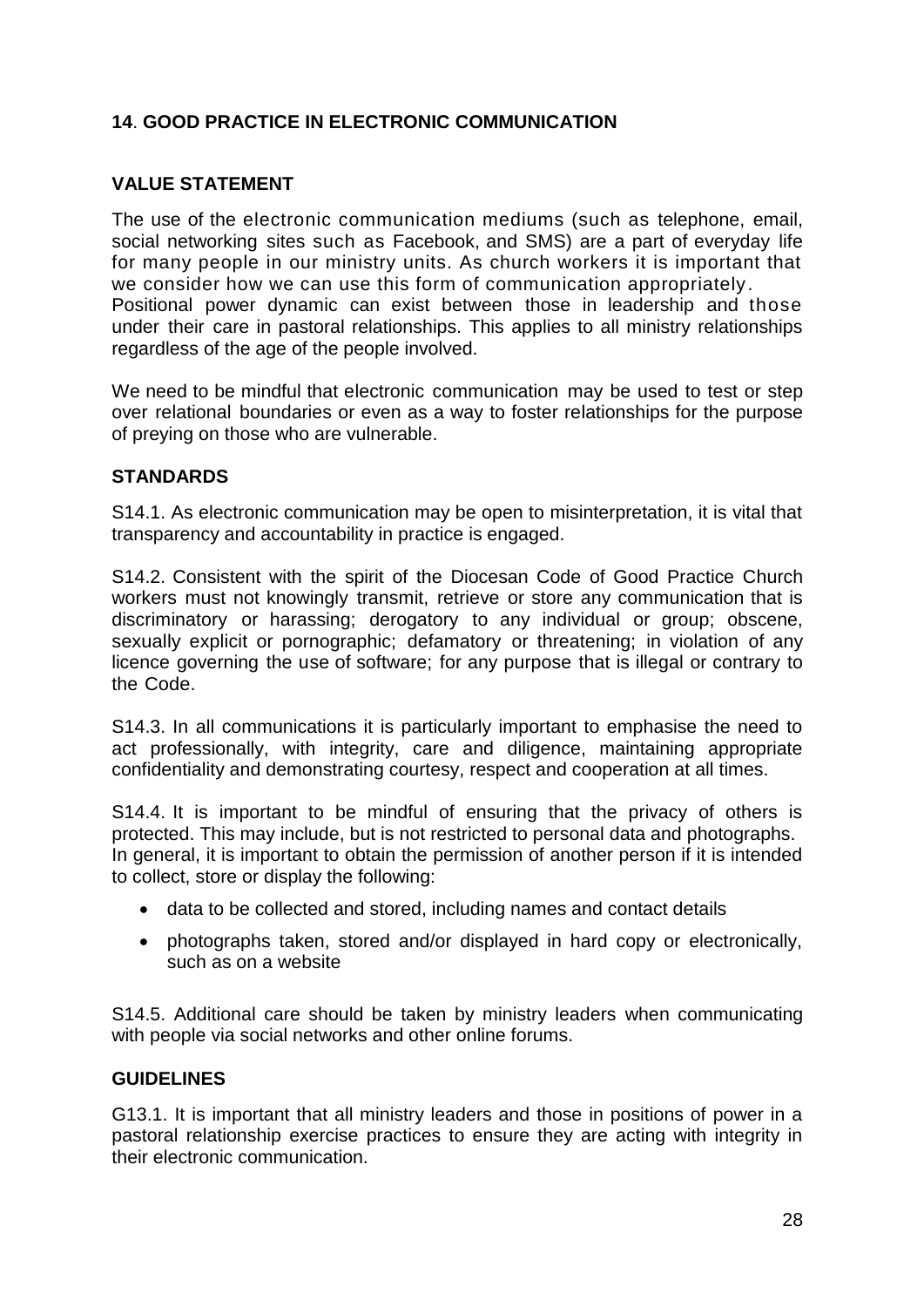# **GLOSSARY**

This Code of Good Practice should be read with the Professional Standards Ordinance and words in this Code have the same meaning as in that Ordinance.

**Abuse of a child or young person** or **abuse** in relation to a child or young person includes the following conduct:

- sexual abuse:
- physical abuse:
- neglect;
- emotional abuse;
- spiritual abuse;
- bullying; or
- harassment.

**Bullying** is a persistent pattern of behaviour by a person that is harmful, intimidating, humiliating or embarrassing, and which is aimed at making another person feel miserable, demoralised and lacking in self-confidence. It is the deliberate desire to hurt, threaten or frighten someone with words or actions by one or more people and can vary in the degree of severity.

**Child** refers to anyone under the age of 12; (see also Young Person).

**Church** means the Anglican Church of Australia.

**Church Authority:** the Bishop or a person or body having administrative authority of or in a Church Body to license, appoint, authorise, dismiss or suspend a Church worker.

**Church Body:** includes a ministry unit, parish, school, any body corporate, organisation or association that exercises ministry within, or on behalf of, the Church.

**Church worker:** a person who is or who at any relevant time was:

- a member of the Clergy; or
- a person employed by, or contracted to, a Church Body; or
- a person holding a position or performing a function with the actual or apparent authority of a Church Authority or Church Body; including:
	- a person holding an office in this Diocese;
	- a member of Synod;
	- a churchwarden of a ministry unit;
	- a member of any other board, council or committee constituted by ordinance or resolution of the Synod or of a parish council or chaplaincy unit council;
	- a person employed by this Church or a diocesan agency;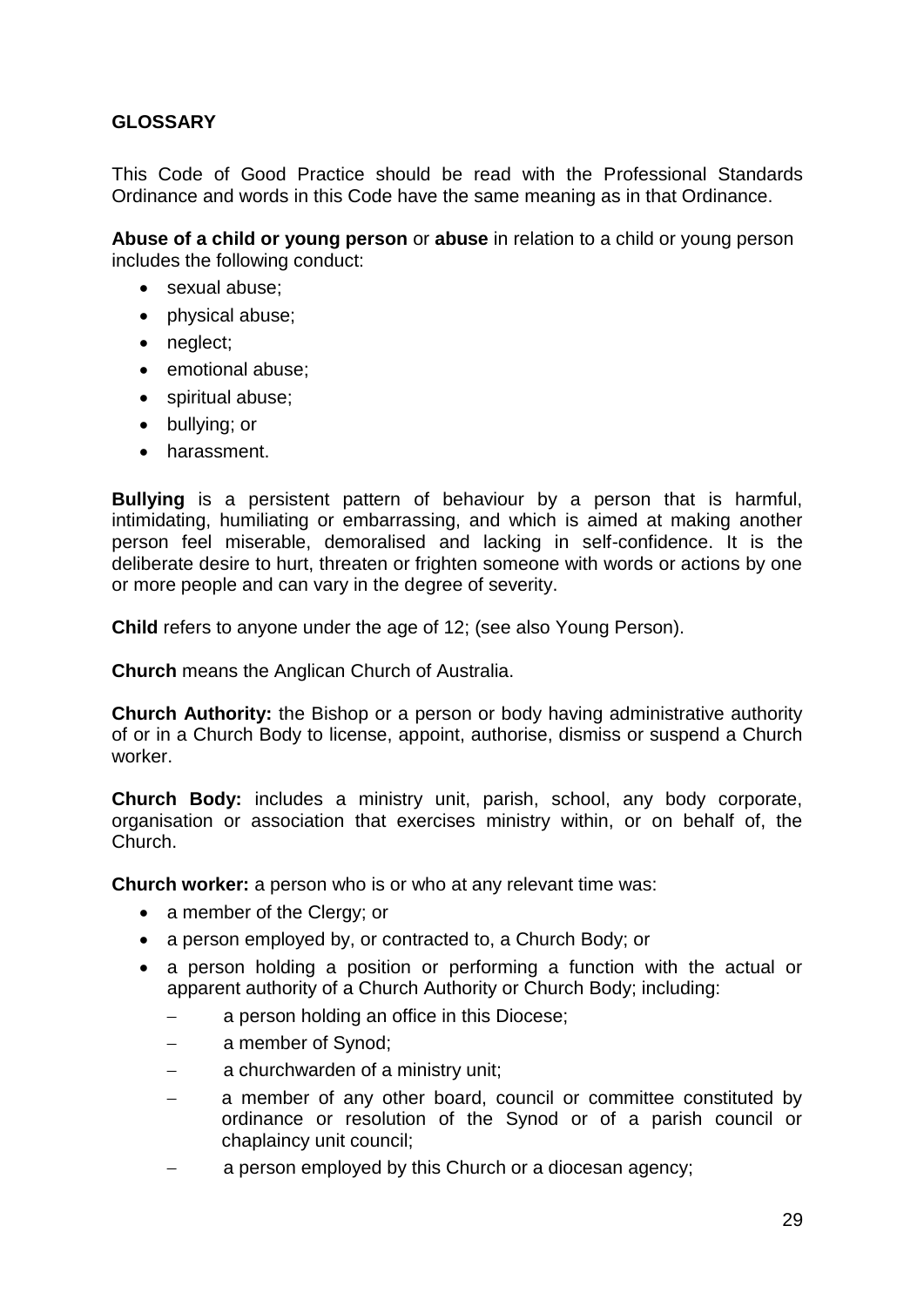- a member of a body corporate incorporated in this Diocese;
- a person in a position of trust in a diocesan agency or ministry unit including worship leaders, lay pastors, youth workers and others engaged in worship, caring for parishioners and carrying on the work of this Church; and
- a person in any other position of leadership within the Diocese.

#### **Clergy (person):** a person in Holy Orders.

**Consent** is understood as free and willing agreement to a particular act occurring. Consent has not been given if an individual agrees under any sort of threat, or if consent is obtained by fraud or through the influence of a person in authority over that person. Consent cannot be given for sexual activity within a pastoral or professional relationship; or by a Child or Young Person.

**Discrimination** means treating someone less favourably than another person because of factors such as:

- $\bullet$  sex;
- age;
- ethnicity;
- culture; or
- disability.

Such discrimination can occur as a result of a policy or practice even where it appears neutral or non-discriminatory but has an unfair impact as a result of one of these factors.

**Emotional abuse of a child or young person** is any repeated attack on a Child or Young Person's self-esteem. It includes:

- name calling;
- threats:
- ridicule:
- intimidation;
- isolation;
- bullying; and
- ill treatment in the form of coldness, hostility or rejection. (see also Unacceptable Behaviour)

**Gender harassment** is unwelcome conduct directed at an individual or group because of their gender. It includes:

- openly discussing views that portray the other gender as subordinate
- using gender-based or sexist derogatory terms,
- suggestive remarks or name calling with a gender basis;
- gender-based jokes or comments; and
- inequitable treatment of men and women.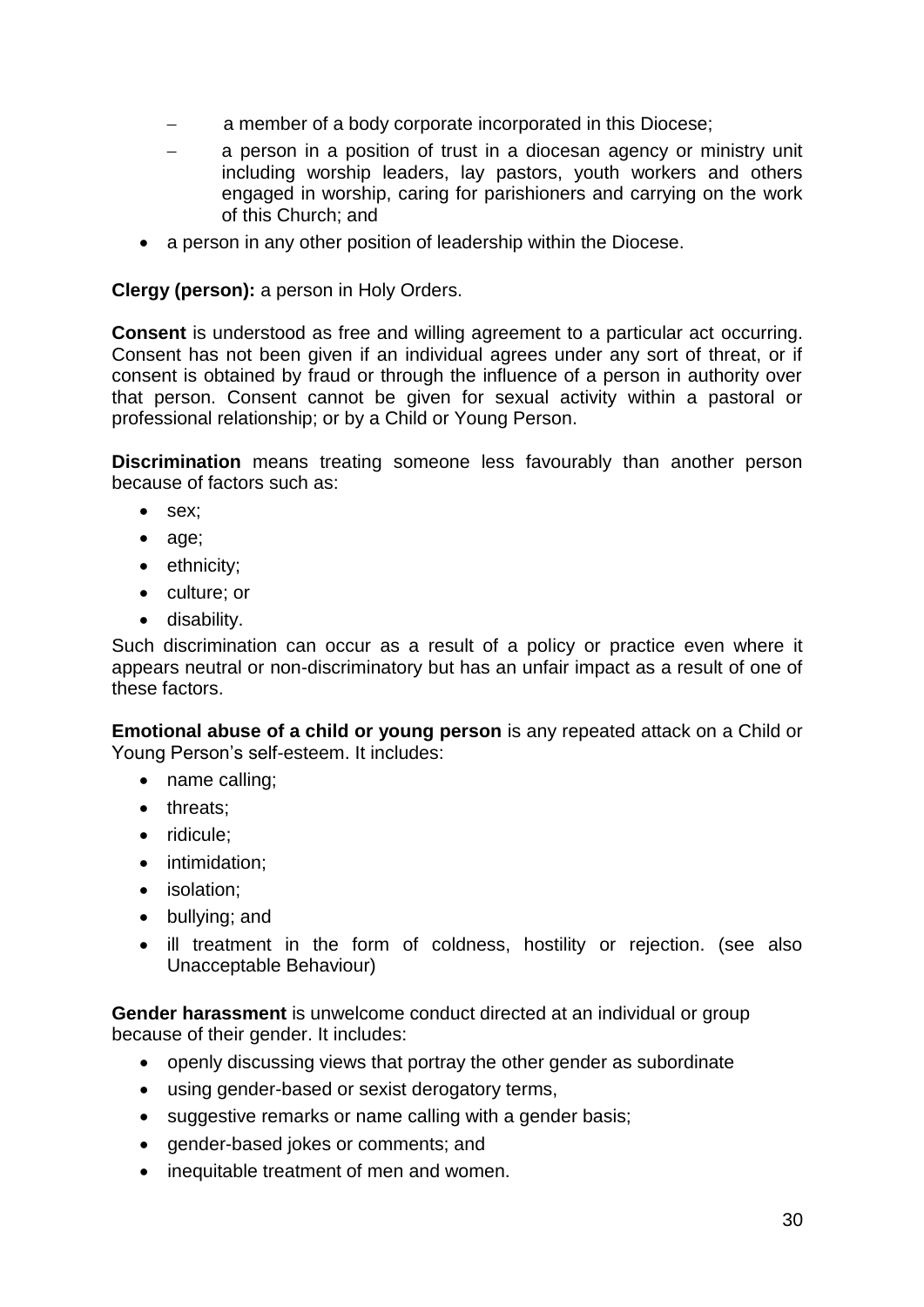**Harassment** is unwanted or unwelcome behaviour that a reasonable person, having regard to all the circumstances, would consider offensive, humiliating, or intimidating. Harassment may be a result of some real or perceived attribute or difference, such as:

- race, colour, nationality or ethnicity;
- sex:
- gender;
- marital status:
- political opinion;
- values and beliefs:
- socio-economic origin;
- age:
- medical record, or physical, mental, or intellectual disability/impairment; and
- sexual orientation.

Harassment also includes (but is not limited to):

- insulting comments about the physical characteristics, abilities or mannerisms of a person;
- disparaging or unnecessary comments about a person's work or capacity for work;
- the spreading of malicious rumours or public statements of a derogatory nature about a person;
- exclusion of a person from normal conversation or social activities;
- persistent teasing; or
- offensive pictures, posters, graffiti or written material.

**Mental ill-health** includes mental health problems, symptoms and disorders, including mental health strain and symptoms related to temporary or persistent distress.

**Neglect of a child, young person, disabled person or dependent person** is the failure to provide the basic necessities of life, to the extent that the child's or young person's or disabled person's or dependent person's health and/or development are placed at risk.

**Pastoral relationship** is a relationship entered into in the name of a Church body between a Church worker and any person to whom the Church worker ministers.

**Physical abuse of a Child or Young person** occurs when a person injures or threatens to injure a Child or Young person. This may take the form of slapping, punching, shaking, kicking, burning, shoving or grabbing. It does not include lawful chastisement by a parent or guardian.

**Professional relationship** is a relationship entered into in the name of a Church body between a Church worker and any person to whom the Church worker provides professional services.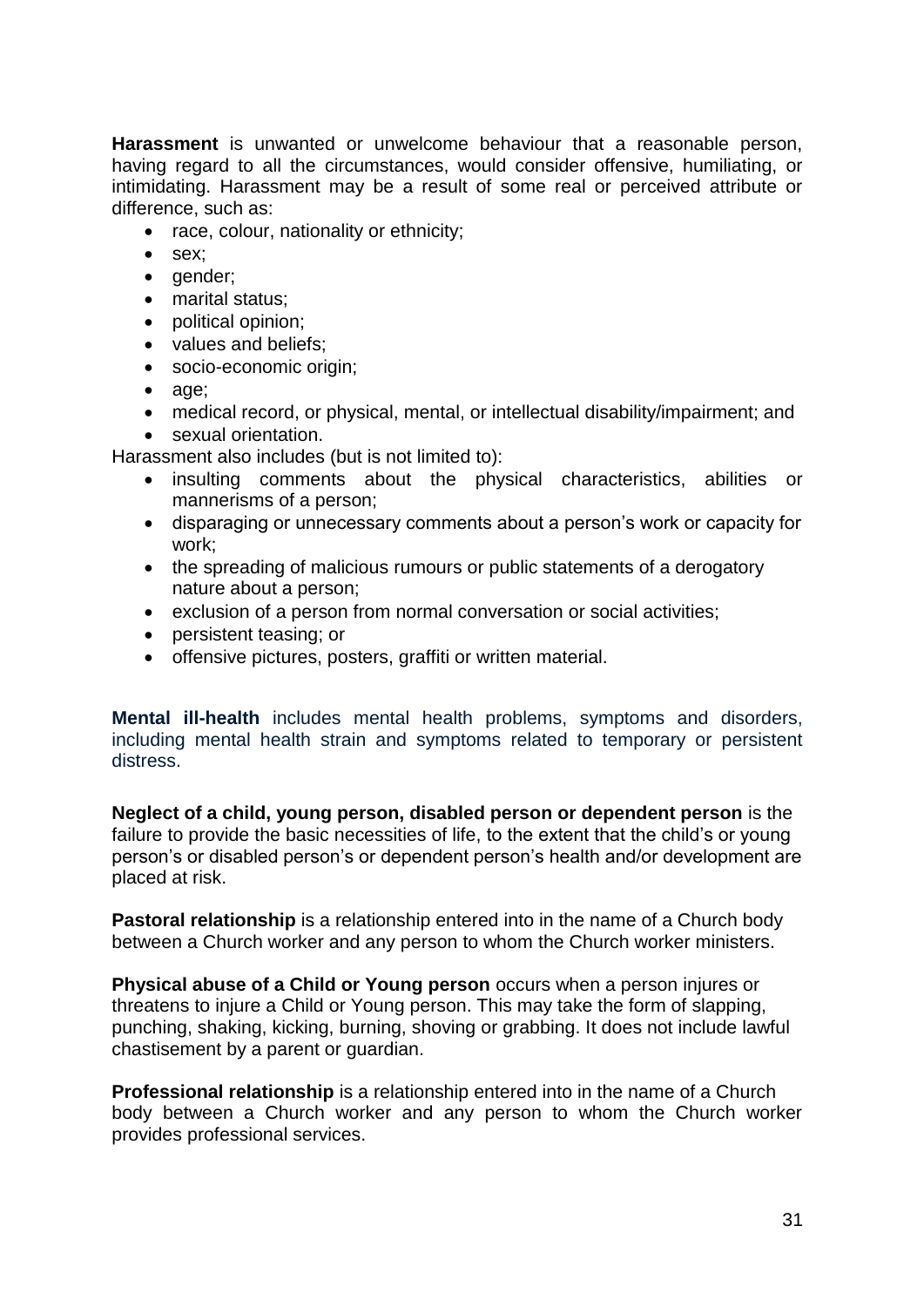**Sexual abuse of a Child or Young person** occurs when a Child or Young person is used by another for his or her own sexual stimulation or gratification or for that of others. It generally constitutes criminal conduct and includes:

- sexual touching and fondling;
- being forced to touch or fondle another person;
- kissing or holding in a sexual manner;
- being forced to perform oral sex;
- vaginal or anal intercourse;
- vaginal or anal penetration with an object or finger;
- making obscene calls or remarks;
- voyeurism;
- exposure to any form of sexually explicit or suggestive material;
- discussion of, or inquiry about, personal matters of a sexual nature;
- being forced to self-masturbate or watch others masturbate;
- indecent exposure:
- grooming;
- on-line abusive behaviour.
- visually recording children in sexually explicit poses.

Sexual abuse of a Child or Young person does not include sexual education undertaken with the prior consent of a parent or guardian.

**Sexual assault:** conduct involving the use of emotional or physical intimidation or violence to force another person to engage in any form of sexual activity;

**Sexual assault of an adult** is any intentional use of force or threat of use of force and involving some form of sexual activity against another person without their consent. It may constitute a criminal offence and includes non-consensual:

- sexual touching and fondling;
- touching and fondling of another person;
- kissing or holding in a sexual manner;
- the penetration, to any extent, of the vagina or anus of a person by any part of the body of another person, except if that penetration is carried out for a proper medical purpose or is otherwise authorised by law;
- the penetration, to any extent, of the vagina or anus of a person by an object, being penetration carried out by another person;
- the introduction of any part of the penis of a person into the mouth of another person; and
- cunnilingus.

**Sexual harassment:** The Sex Discrimination Act 1984 (Commonwealth) provides that a person sexually harasses another person (the person harassed) if:

- the person makes an unwelcome sexual advance, or an unwelcome request for sexual favours, to the person harassed; or
- engages in other unwelcome conduct of a sexual nature in relation to the person harassed; or
- in circumstances in which a reasonable person, having regard to all the circumstances, would have anticipated, that the person harassed would be offended, humiliated or intimidated.